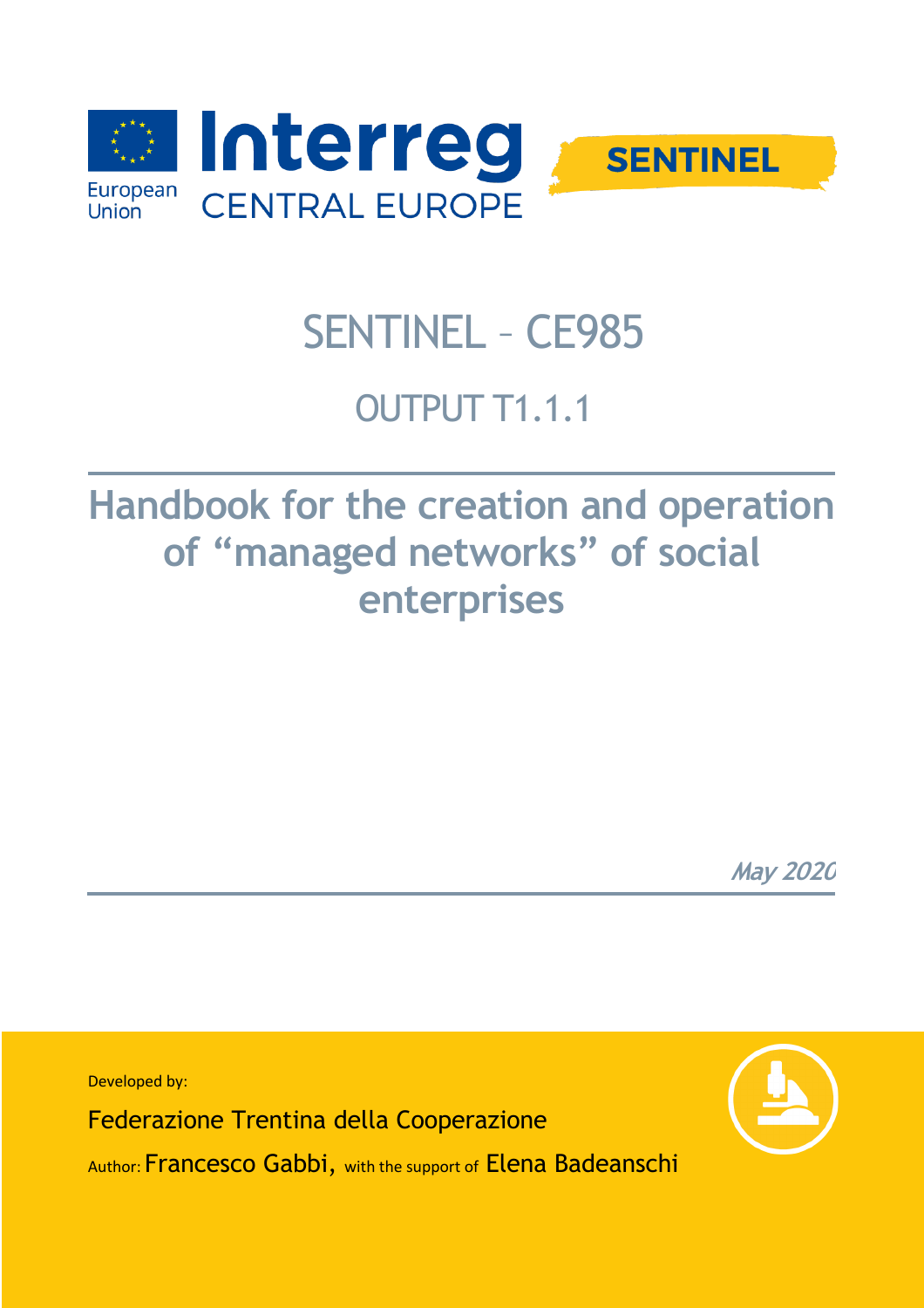### TABLE OF CONTENTS

| <b>INTRODUCTION</b>                                                                  | 3          |
|--------------------------------------------------------------------------------------|------------|
| WHO IS THE TARGET OF THIS HANDBOOK?                                                  | 3          |
|                                                                                      |            |
| <b>CHAPTER 1 - WHAT IS A SES NETWORK?</b>                                            | 5          |
| "NO BUSINESS IS AN ISLAND"                                                           | 5          |
| THE IMPORTANCE OF INTERCONNECTION                                                    | 6          |
| <b>OUR DEFINITION OF ECOSYSTEM AND NETWORK</b>                                       | 7          |
| VALUE DIMENSIONS OF SES NETWORKS AND STAKEHOLDER'S ENGAGEMENT                        | 10         |
| <b>OTHER DIMENSIONS OF SES NETWORK</b>                                               | 11         |
| <b>CHAPTER 2 - WHY SES NETWORKS ARE RELEVANT FOR THE SOCIAL ECONOMY AND SPECIFIC</b> |            |
| <b>CONTEXTS</b>                                                                      | <u> 14</u> |
|                                                                                      |            |
| THE IMPORTANT ROLE OF SES IN THE MARKET ECOSYSTEM                                    | 14         |
| <b>SES CHALLENGES</b>                                                                | 14         |
| WHY DO SES NEED NETWORKING SERVICES?                                                 | 17         |
| RISK AND CHALLENGES OF HAVING A MORE FORMAL STRUCTURE                                | 17         |
| <b>CHAPTER 3 - HOW TO CREATE SE NETWORKS AND HOW TO IMPLEMENT THEM IN DIFFERENT</b>  |            |
| <b>CONTEXTS</b>                                                                      | <u>19</u>  |
|                                                                                      |            |
| <b>HOW TO SET UP A NETWORK OF SES STEP BY STEP</b>                                   | 19         |
| A)<br>ANALYZE THE ECOSYSTEM                                                          | 20         |
| B) ASSESS CONDITIONS                                                                 | 25         |
| <b>DEVELOP SOLUTIONS</b><br>C)                                                       | 27         |
| HOW TO CREATE AN ENABLING STRUCTURE FOR THE NETWORK TO WORK EFFICIENTLY AND          |            |
| <b>BE SUSTAINABLE OVER TIME</b>                                                      | 30         |
| <b>LIST OF REFERENCES</b>                                                            | 34         |
|                                                                                      |            |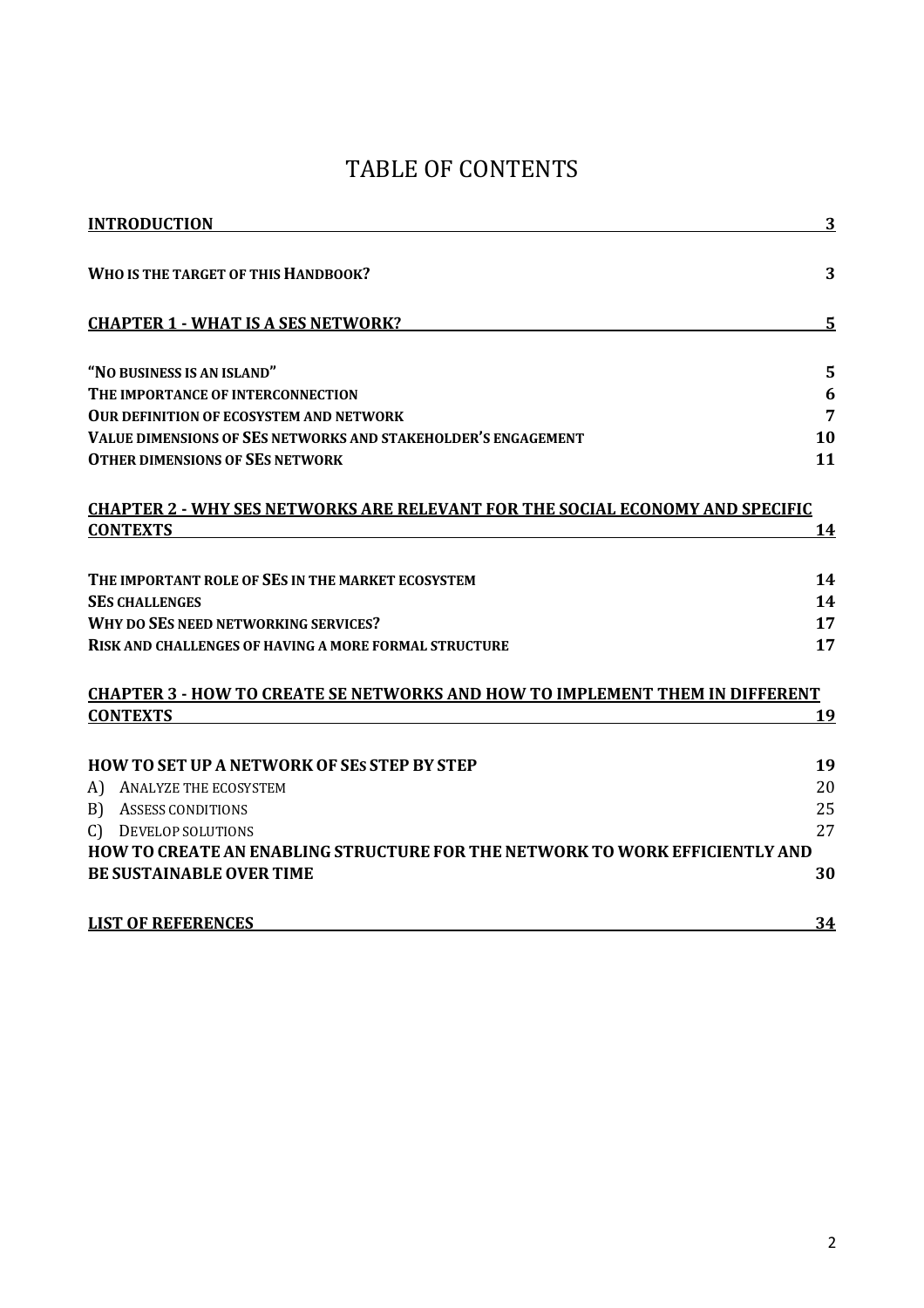#### **Introduction**

From the 1st of June 2017, ten Central European partner organizations implemented a transnational project called "SENTINEL – Advancing and strengthening Social Enterprises to maximize their impact in the economic and social sector of Central European countries".

The project aimed at developing and testing tools and methods for helping social enterprises for 3 years. The main objective of SENTINEL was to help these enterprises to be real drivers of social inclusion and work integration in Central Europe.

The project was funded by the Interreg CENTRAL EUROPE Programme that encourages cooperation on shared challenges in central Europe.

With 1.628.325,13 Euro of funding from the European Regional Development Fund, the programme supported institutions to work together beyond borders to improve social enterprises and regions in the Czech Republic, Germany, Hungary, Italy, Poland and Slovenia.

During the three years, the partnership tested new operating models and mentoring services designed to strengthen social enterprises in less developed regions. At the same time innovative methods were developed to facilitate the networking and cooperation of these organisations.

This Handbook is part of this latter strategy, aiming at facilitating the networking among organisations.

#### *Who is the target of this Handbook?*

This Handbook (HB) is meant for people working in Second Level Organizations, such as consortia, and SE Support Networks, such as incubators, co-workings, business angels, consultants, etc. but it can also be useful for Social Enterprises (SEs).

The audience for this HB was identified through extensive needs assessments among partners of SENTINEL project over the years 2017-2018.

Starting from the professional needs emerged from the surveys and needs assessments we had during the project, interesting challenges emerged:

- How to manage and sustain relationships in a network over time?
- How to raise awareness among peers on their role and importance in the ecosystem?
- How to grow and sustain adequate support infrastructures?
- How to access finance?
- How to grow entrepreneurial skills among the operators?
- How to improve efficiency and time control to be able to include networking and ecosystem management processes in each organization's DNA?

People working in second level organizations or engaged in Support Networks will find food for thoughts, tips and references to improve the level and the value of their networking, therefore improving their network.

People aiming to build a second level structure within their ecosystem, will find a step-by step guide on how to do so, with plenty of examples and best practices.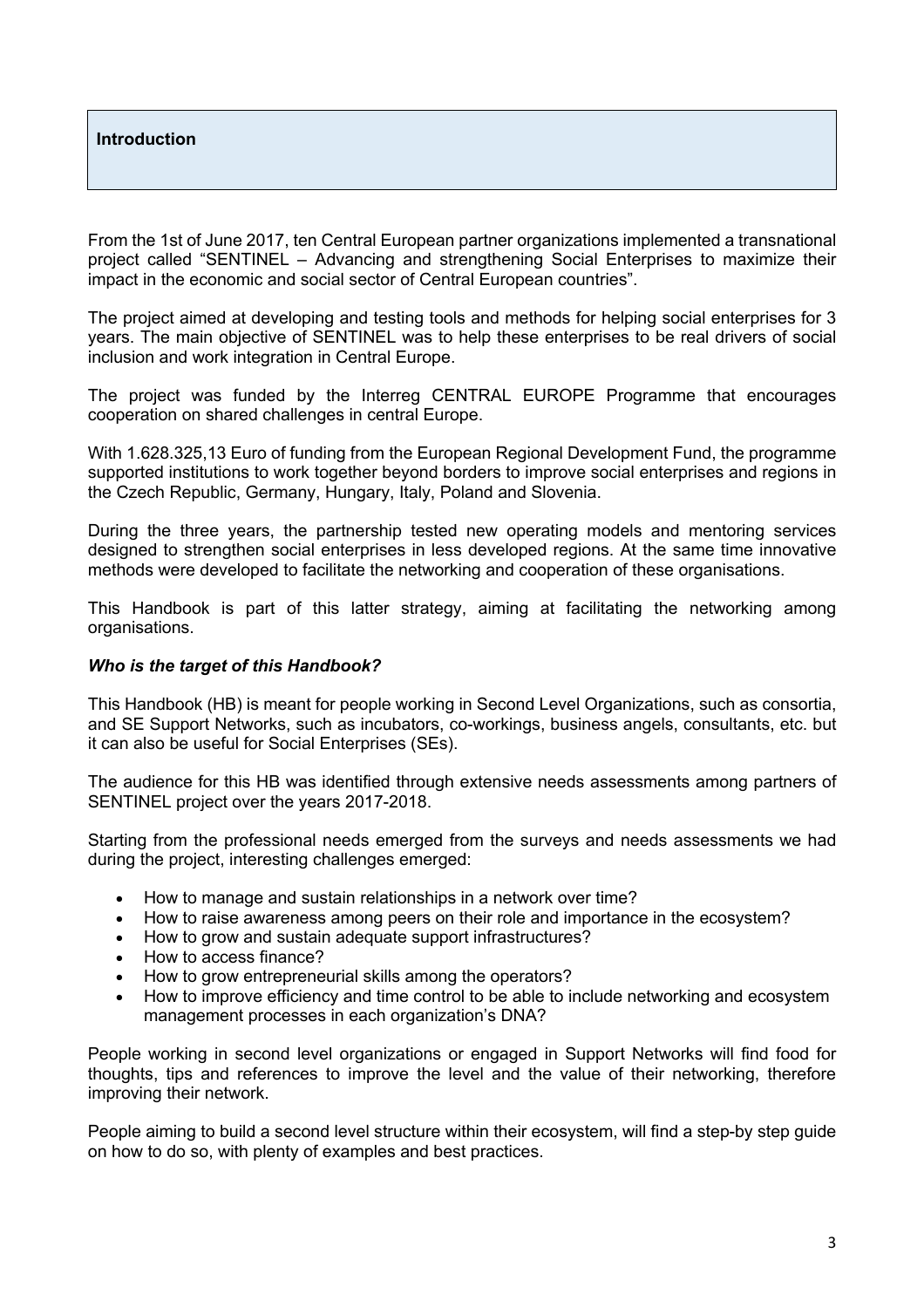The most important thing to remember is to engage with the community. The reader aiming to face one or all of these challenges must remember that probably someone else is trying to do the same, so go outside and look for them, then start cooperating!

A good way to do that is by attending or organizing networking events and to do extensive research on already existing network and engage directly with them.

#### **SENTINEL's Toolbox for Social Business Mentoring Services**

Complementary to this Handbook the SENTINEL project dedicated special emphasis to provide in handson tools and methodologies for the support of social enterprises. The aim of the Toolbox is to create an incubation environment (capacity building, business support, OD, etc.) specifically tailored to help SEs to effectively cooperate & sustainably operate. Thus, the Toolbox manual is tailored for real needs of the social enterprises in less developed regions of the Central Europe and was adapted for its possible use for various territorial circumstances, regions and background situations. The objective of this approach is to provide users with ways of creating and running social business idea without an access to a network of skilled partners.

**•Who's the target of the Toolbox?**: Existing social enterprises, potential social entrepreneurs (pre & start-ups) as well as mentors, coaches, advisors, SE experts are at primary focus of the Toolbox for Social Business Mentoring Services. The Toolbox will support all SEs or even potential SEs without searching for specialized services providers and paying high fees.

**•The main needs of target audience of the Toolbox:** The main focus on the needs addressed by the Toolbox is a lack of practical entrepreneurial skills that are seen in the society. Academic background is not able to provide enough practical skills for people to develop concrete assets needed to run sustainable social business. The Toolbox concentrates on practical skills needed for forming and outlining business idea, outlining a concrete step-by-step marketing strategy, minimizing risks, developing project management and time management skills, leadership skills, mastering skills and techniques for presenting business idea to investors, mentors, and potential customers.

**•Why the Toolbox is important:** The Toolbox presents tools in practical way to allow its implementation for its users which were identified as highly relevant building blocks for the development of Social Enterprises. Each of the tools presented provides step-by-step guidance to arrive at key outcomes and consists of plenty activities and working steps that eventually guide the Toolbox user through the process. The tools guide its users through all stages of SEs life cycle, starting from the inspiration and going through the idea development & business development to mainstreaming.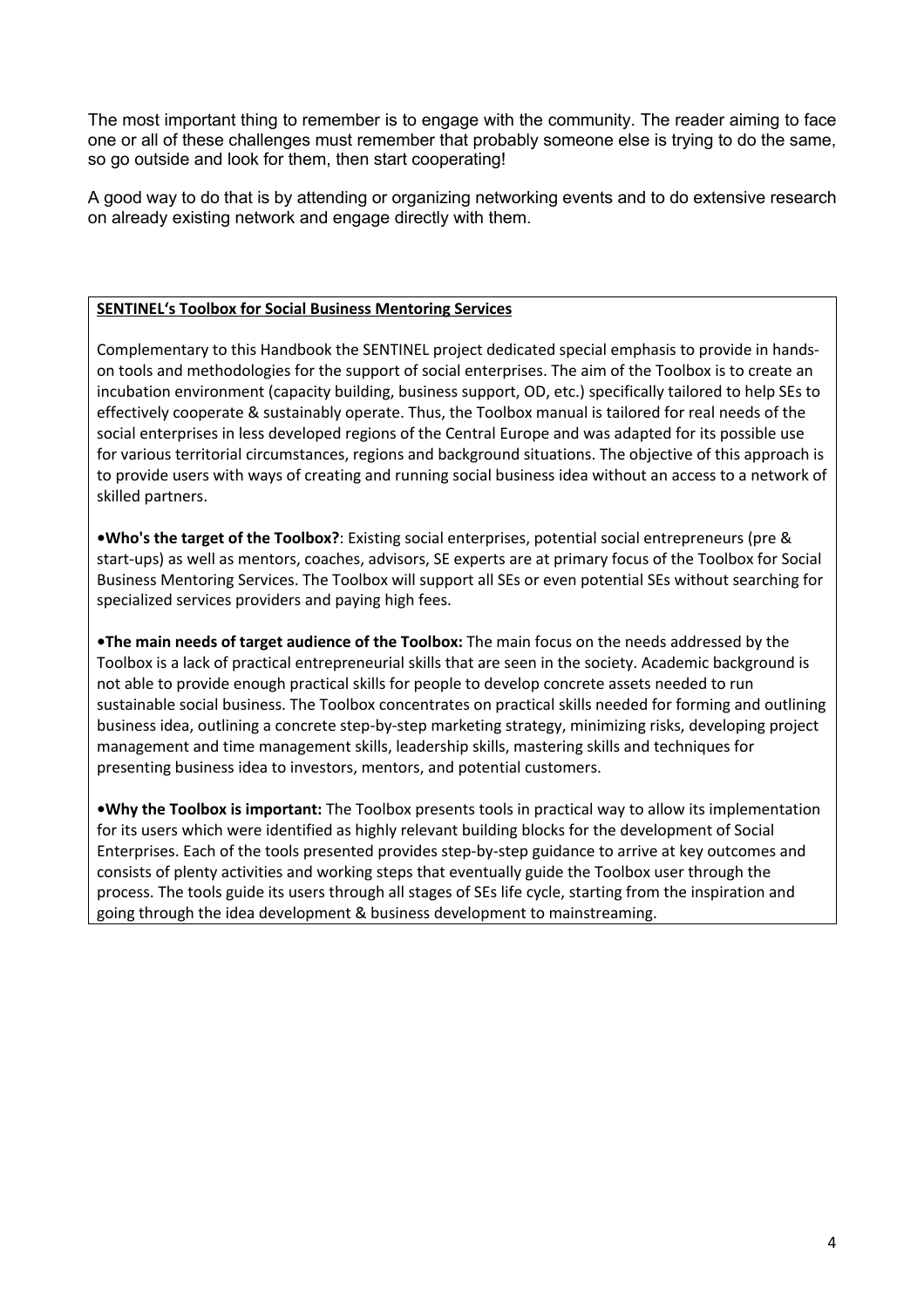#### *"No business is an island"<sup>1</sup>*

Whereas business and, more in general, purpose-driven relationships of cooperation between different people and organizations have always existed as the foundation of society, the notion of network itself and a systematic approach based on academic and on-the-field studies are relatively new.

In particular, the study of business networks has emerged in the late 20<sup>th</sup> century from industrial markets analysis, then the academic interest was extended to other kind of markets, especially if they are innovation, technology and platform driven (such as in the ICT and social innovation sectors).

Its objective is to find a general framework and provide managers with effective, easy to use tools to effectively help them manage their company's network from the company's perspective and from an ecosystemic perspective, in harmony with all the stakeholders involved.

Each perspective includes objectives, priorities and resources which might be different to the point they get conflictual, pushing different organizations towards a competitive approach, or common, pushing them towards a cooperative approach.

There are different definitions of business network (BN) in the organizational fields of study.

#### **A BN can be defined as a complex network of organizations, working together to accomplish certain goals2 . It incorporates different species3 of stakeholders.**

To talk about network managing services for SEs and how to build them, we will refer to this simple yet effective definition.

In order to proceed with the analysis, it will be also necessary to introduce the concept of business ecosystem.

#### **What is a Business Ecosystem?**

The Academic community does not agree on a universal definition of what is an organizational or business ecosystem, so there are a lot of definitions. The problem was faced only recently in literature by borrowing from natural science the concept of ecology<sup>4</sup>. This helped academics and operators to have a better understanding of the dynamics that occur when considering a single organization as part of a larger group of peers and stakeholders, providing frameworks for the analysis and management of this broader dimension of complexity, with all the effects it has on the single organization's performance. Ecology was first defined as follows:

*"ecology is defined as the environment in which organizations (both on individual and eco-systemic value) operate"* 

<sup>1</sup> Håkansson H., Snehota I., *(1989)*

<sup>2</sup> Ford D., Gadde L. E., Hakansson H., Snehota I., (2003)

<sup>3</sup> Den Hartigh E., Tol M., Visscher W., (2006)

 $4$  Stinchcombe A. L., (2000); Hannan M.T. and Freeman J., (1977)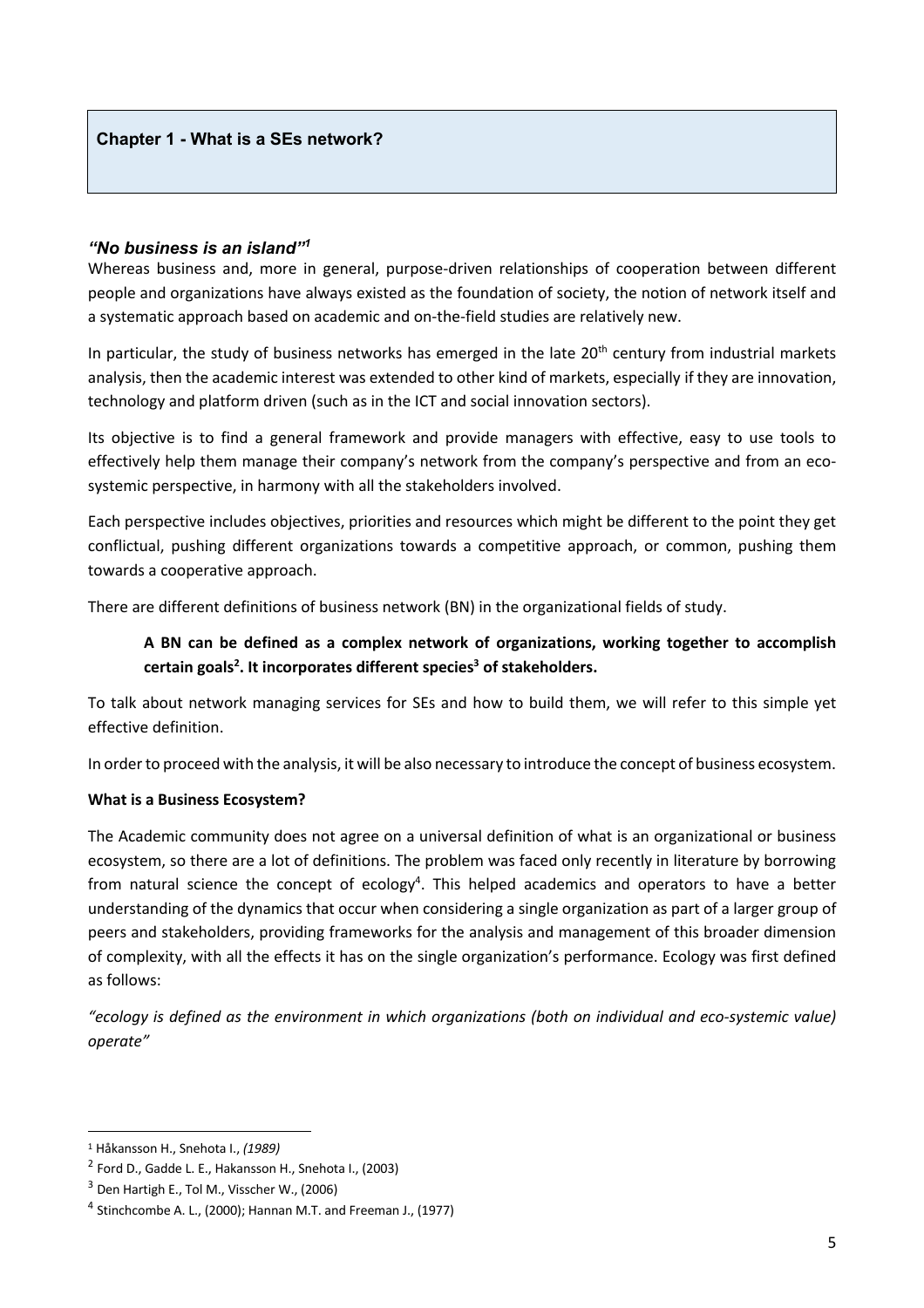The most important contributions in the field have been undoubtedly helpful in overcoming the conceptual separation between state and market, such as the concept of "organizational field"<sup>5</sup>, used by D'Amico to talk about "organizational arena"<sup>6</sup>, a space populated by a number of different actors linked by a complex network *of relations, which can be divided, simplifying, into cooperation or competition relationships*. Their actions affect the public-institutional area "*regardless of their formal relationship with public power*"7 . Moreover, given the uncertainty in which they operate in a fast changing and complex environment, isomorphism<sup>8</sup> plays a vital role in shaping their organizational models, behaviors and strategies.

Among academics, the first one to introduce the concept of ecosystem was Moore in 1993<sup>9</sup>, comparing business and natural ecosystems. According to Moore, to effectively tackle the challenges posed to organizations by fast-paced innovation and constant changes, decision makers need a systemic approach to strategy, learning how to read their own entity as part of a business ecosystem. In such ecosystem, organizations co-evolve fueled by latest innovations, cooperating and competing for the creation and redistribution of value $^{10}$ .

Substantially, an organizational ecosystem is a complex system, a dynamic structure which evolves and develop over time, its fate is deeply tied with technology and innovation.

This leads to two considerations:

- A complex system, defined as "*a system whose properties are not fully understandable by the study of its single parts"11*, needs a shared language to be read as a whole by its components or by the outside, allowing operators and stakeholders to read it complexity and coordinate their actions towards their goals*;*
- Technological development and innovation are important (even though they are not everything!). Quoting Rotschild, who introduced the concept of *"Bionomics"*, "economic development and linked social changes are not determined by the genetic code of society, but by its aggregated technical knowledge. Technology, not people, is at the core of this vision of Economics".*<sup>12</sup>*Even though this perspective is at the extreme opposite of social economy's core values, as it excludes people from the equation, it's still extremely important to consider the role of innovation and technological development in shaping society, disrupting markets and maybe even your organizational ecosystem.

#### *The importance of interconnection*

The most important characteristic of an ecosystem is interconnection. This point is stressed out by all major contributors on this subject. In a system where different actors are highly interconnected, there is a situation of interdependence, where mutual fates are bounded by each other's actions. This leads to a constant situation of change in balances, where is necessary for players to be able to read these changes and their

 $<sup>5</sup>$  Powell W., Di Maggio P., (1991)</sup>

<sup>6</sup> D'Amico R., (2006)

 $<sup>7</sup>$  Ibidem</sup>

<sup>&</sup>lt;sup>8</sup> Phenomenon where inside every specie, its different members have the tendency to imitate each other's approach, when dealing with common survival problems.

<sup>&</sup>lt;sup>9</sup> Moore J. F., (1993)

<sup>10</sup> Meant both as social and economical

<sup>11</sup> Lewin R., (1999)

 $12$  Rothschild M., (1990)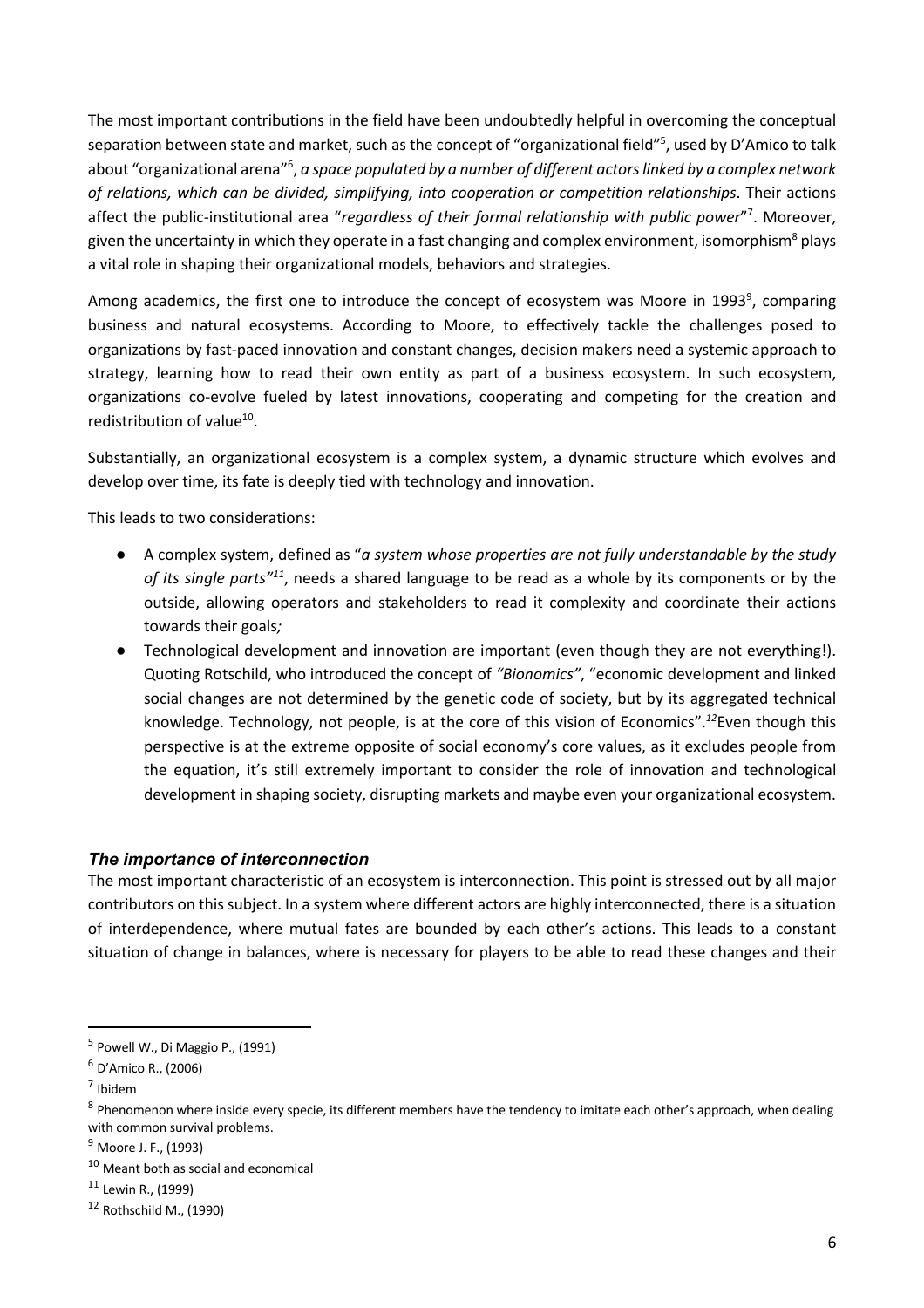environment and to share the information with their stakeholders under a common language, to manage change and innovation collectively at an eco-systemic level.

Building on these premises, a transition towards shared leadership models seems more likely and likable than the concentration of decision-making power in a few hands. Complexity is too much to be handled alone. To make horizontal coordination possible there are three preconditions:

- The understanding by players of their environment, their role in it and its ground rules;
- Engagement of players and their accountability towards common values and objectives;
- A common language and agreed communication channels and procedures.

According to Power and Jerjan, you can't just think on how to manage your own business, you need to think on how to manage the ecosystems it operates in and on how to read your relevant environment.<sup>13</sup>

They define ecosystems as "a system of websites populating the world wide web, along with the aspects of reality they interact with. It's a physical community considered as a whole with the non-living factors of its environment as a unity".14 In other words, the relevant environment has shifted from physical to digital, to the point where the two dimensions are bonded and no longer separable. This definition might seem obscure but the contribution of the authors with their statements is that the resources and their flow should be considered within and ecosystem as its vital force, its fuel. Therefore, for an ecosystem to prosper (e.g. make the pie bigger for everyone) its efficient management is mandatory.15

#### *A definition of ecosystem and network*

So far, we overviewed the main characteristics of an organizational ecosystem:

- Clearly defined borders within an environment;
- A connected and interdependent population;
- Core resources and competences, where people, technology and information play vital roles;
- Complexity.

On the other hand, a network is normally considered as a group of actors that have frequent and enduring relationships with one another, and where information exchange and trust exist.<sup>16</sup> For SEs, networks offer a great potential for the development of the sector, especially in supporting the acquisition of resources, facilitating coproduction and partnerships, identifying opportunities and gaining legitimacy<sup>17</sup>.

In this context, *networking activities can be defined as the necessary processes and strategies to effectively connect the population of one or more ecosystems, to allow them to effectively trade or share resources and competences towards shared goals and visions and to survive in a complex and uncertain environment*.

 $13$  Power T., Jerjian G., (2001)

<sup>14</sup> Ibidem

<sup>15</sup> Ibidem

<sup>16</sup> Hoang H., Antonic B., (2003)

 $17$  Granados M. L., Rivera A. M., (2018)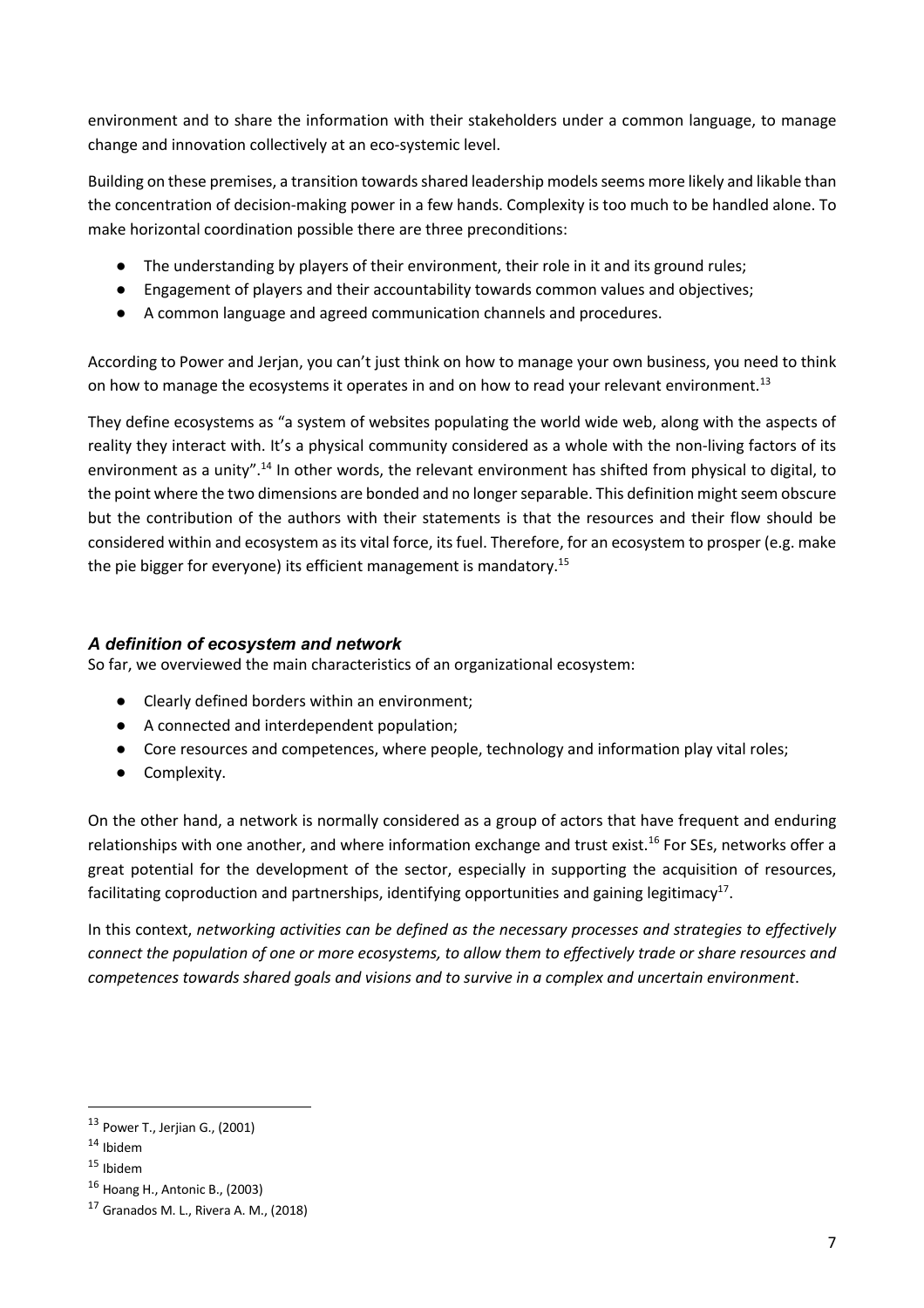#### *Therefore, a network of Social Enterprises is:*

- A community of stakeholders and agents operating in the sector of social entrepreneurship, sharing a vision, values, needs, goals and resources;
- A set of strategies and processes to connect effectively.

It's important to consider that, in order for a SEs' network to prosper, some preconditions are needed:

- every organization in the ecosystem must be aware of where it belongs and its role in it;
- every organization must internalize a networking culture and relative processes on a constant basis;
- every professional in the ecosystem must feel part of a community.

Indeed, focusing on the last point, ecosystems can be viewed as a group of organizations but also, on another level, as a community of people.

According to a recent study in the UK, SEs think different than traditional, profit oriented entrepreneurs<sup>18</sup>, on topics such as the entrepreneurial process, network embeddedness, the nature of financial risk and profit, the role of individual vs collective action in managing and structuring enterprises, creativity and innovation.

This suggests that such a particular ecosystem or community which is composed by like-minded people who share a set of values regarding society and business, differs from the mainstream system. The difference is not in the arena where they operate (the market), or the things they do (business) but on people's motivation for doing so and their guiding values.

This changes everything, from the strategies to the organizational models, from the impact to the finances, suggesting that the enterprise is merely an instrument at the use of people's will, not the opposite. Building a thriving ecosystem for SEs is also a mean to prove that different ways of doing business and organizing people's work are indeed possible, effective and sustainable.

It's extremely important, especially for the SE sector, to have the support of a broad community of professionals, consumers, public officials, researchers, volunteers and funders. These people must be engaged on different levels to improve and grow the sector. In order to stimulate them to involve in the sector it is important that they feel part of a community.

For example, networking and community sense among SEs can be stimulated through networking events and training programs, taking examples and adapting formats from the start up world and other best practices.

A great example of those practices is the Association SEND (Social Entrepreneurship Network Germany)<sup>19</sup>, founded in mid-2017. In just one year it has grown to 250 members, including social start-ups, support organizations, business partner (such as Samsung), welfare and public organizations and, of course, social entrepreneurs. Another enlightening example is the IRIS Network<sup>20</sup>, Italian national network of research centers on SE. It sustains empirical analysis and theoretical reflection activities to enhance a deeper knowledge of the SEs' phenomena, as well as organizing workshops and annual events to gather all the stakeholders and share this knowledge, building new research or promoting pilot projects for the next years from these collective reflections. More than being an association representing these research centers, it is a

<sup>18</sup> Shaw E., Carter S., (2007)

<sup>19</sup> https://www.send-ev.de/

<sup>20</sup> https://www.theiris.org/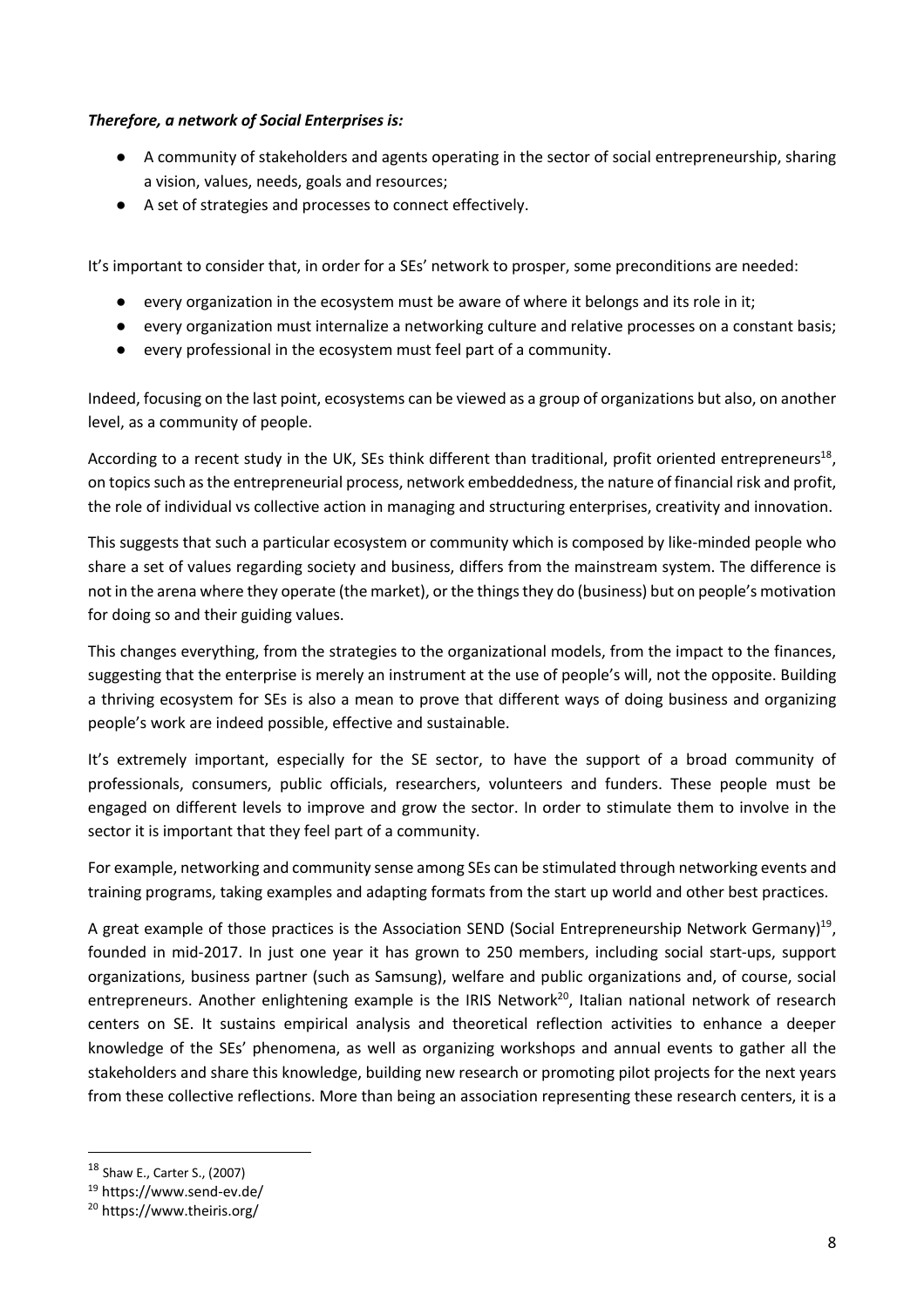context in which is possible to generate new knowledge among relevant stakeholders and activate it to develop the sector.

Just like any other innovation hub (for example, Impact Hub -who is the network focused on building entrepreneurial communities for impact at scale, https://impacthub.net/), the network SEND offers different opportunities to its members, such as guaranteed participation in events and parliamentary evenings, as well as thematic workshops, regional groups and technical working groups. Moreover, it brings on coordinated lobbying and communication activities, raising funds directly from the community (their kick starter campaign to implement their communication strategy raised over 50.000 $\varepsilon^{21}$ ).

#### **Enabling vs hampering ecosystems**

SEs ecosystems can be defined as enabling or hampering. As emerged from SENTINEL project's research in Central Europe, determinant dimensions that can define the "health" of an ecosystem have been identified as:

- presence of a clear legal framework;
- specific policies and long-term strategies;
- access to finance;
- access to specific support and networking services;
- recognition and support among general public and relevant communities.

As emerged from SENTINEL project's studies, in some regions of CE, such as Moravia in Czech Republic, Slovenia and Hungary, local ecosystems do not really help the development of the sector, so actors of this ecosystem would struggle more to earn recognition, obtain enabling policies, raise funds and attract professionals.

For example, in Czech Republic, Hungary and Germany, SEs operate without any clear legal framework, and usually this is the result of the absence of supporting policy studies, strategic documents and a coordinated development strategy for SE's sector.

In Italy, Slovenia and Poland there is a legal framework for Social Economy and SEs, and, especially in Italy, there are supportive public policies, a dialogue between different stakeholders and already well established second level and umbrella organizations to provide support and networking services, such as lobby and advocacy activities and support in accessing finances through guarantees, grant scouting and project writing support.

If we consider the financial and banking system aside from national borders, we notice that in all countries SEs share the same problems in accessing finance: the lack of tailored services, such as access to patient investors and social venture funds, access to guarantees and to dedicated interest rates linked with Social Impact. The problem is mainly due to the fact that these organizations are often involved in low added value activities, such as green maintenance, cleanings, etc. (usual activities historically carried on by social cooperatives or WISEs).

<sup>21</sup> https://www.send-ev.de/2018-04-24\_wall-of-famef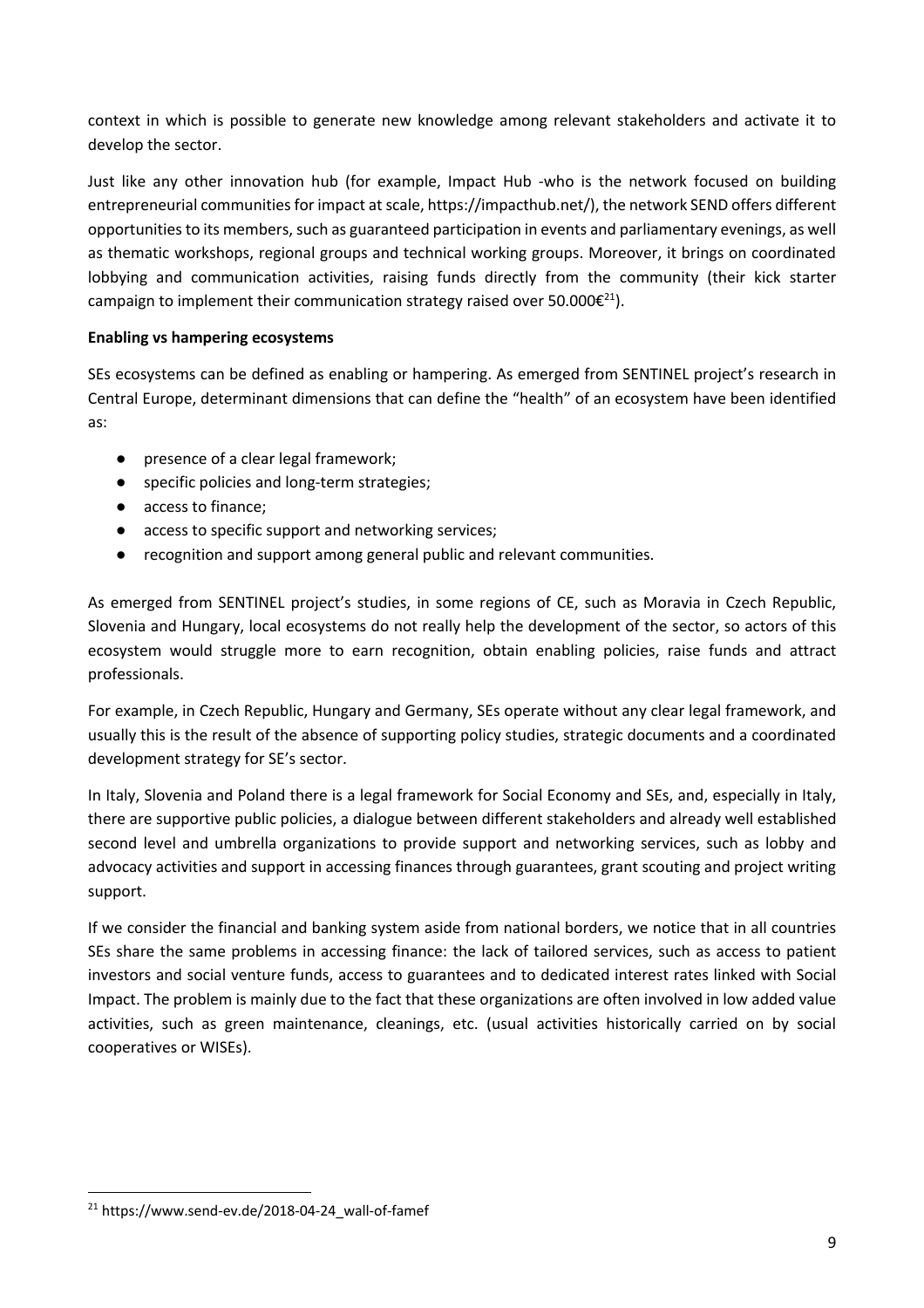#### *Value dimensions of SEs networks and stakeholder's engagement*

Nowadays the production of goods and services requires the cooperation of different actors – such as public and private organizations, companies, NGOs, universities, communities and individuals- from different sectors, industries, roles in the ecosystem.<sup>22</sup>

In such context cooperation is a core element to provide a broad level of participation among different stakeholders in the value-creation process of an ecosystem and its distribution. To enhance the cooperation among stakeholders, establishing a formal network is an effective solution. Nonetheless, the development and enhancement of a formal network requires an understanding by all its members of its main characteristics and the elements that support value creation for SEs.<sup>23</sup>

Moreover, the engagement of its members, resulting in their frequency of use of the network, is determined by their perception of its value and its usefulness.

The perception of value relates to three network dimensions, as defined by researchers<sup>24</sup>, based on social capital, social network and social support theory as shown in Table 1:

- Network structure: the location and role of actors within the network;
- Network interaction: intensity, frequency and direction of interactions in the network;
- Network content: meaning that people engaged in the network give to the relationships.

<sup>22</sup> Bohl O., Schaefer R. and Winand U., (2008)

<sup>23</sup> Granados M. L., Rivera A. M., (2018)

<sup>&</sup>lt;sup>24</sup> Neergaard H., Shaw E., Carter S., (2005)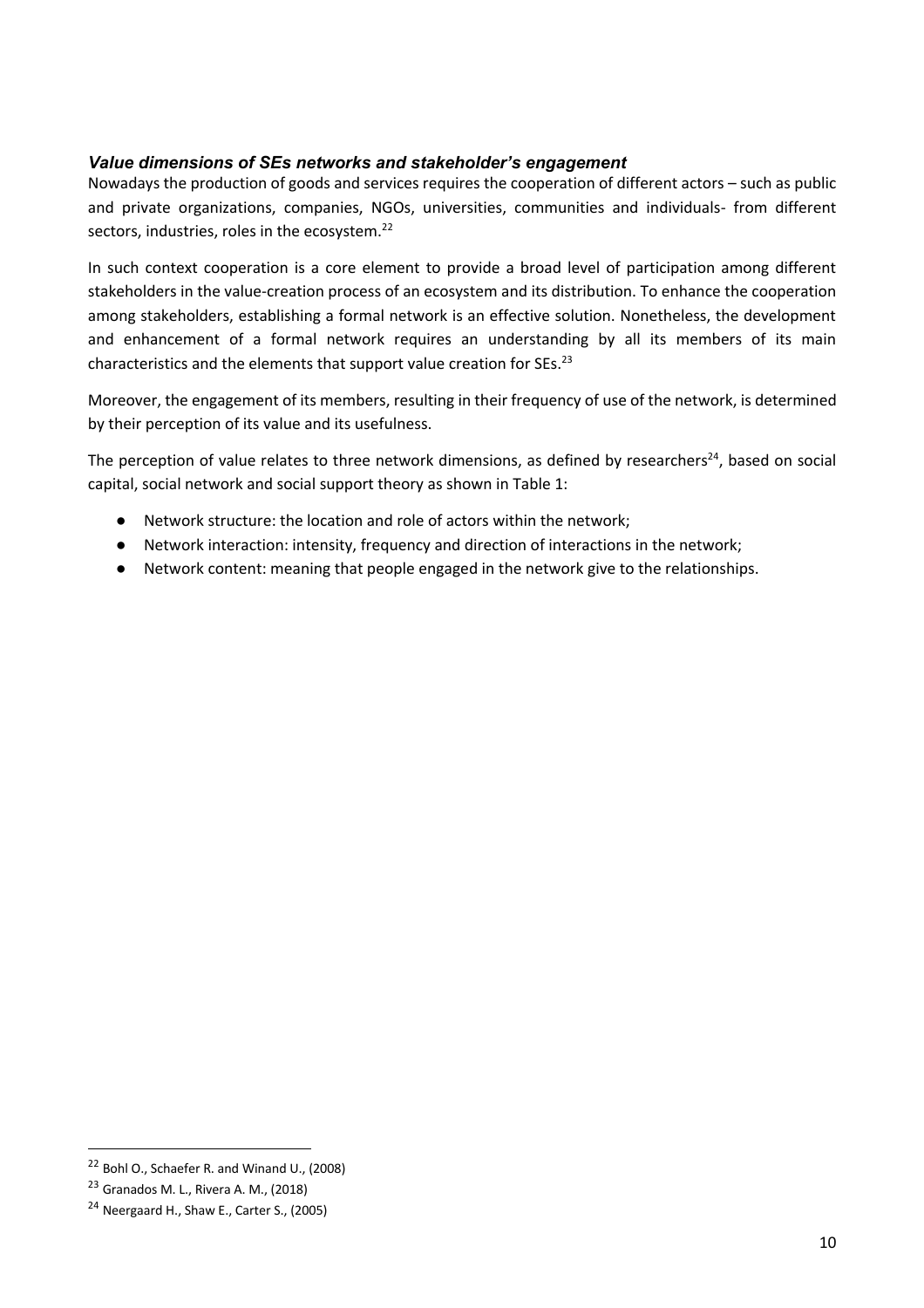

*Table 1: Value dimensions of a Social Enterprise Network25*

Therefore, according to a recent study conducted in the UK<sup>26</sup>, the frequency of use of SENs (Social Enterprise Network) is determined by:

- The perceived usefulness of the information available;
- The perceived quality of the information available;
- The perceived ease of access of the information available.

#### *Other dimensions of SEs network*

Besides their value dimension, networks can also be classified under other dimensions: their geographical area of influence and their members composition.

Indeed, networks can operate in local communities as well as on a global scale. Local networks are often part of a bigger network, such as the case of umbrella organizations operating on a national level, with different regional branches focused on the territory. Moreover, umbrella organizations can be part of a broader network. Considering the case of the Cooperative Movement, there are a number of global networks such as the ICA <sup>27</sup>(International Co-operative Alliance) and the ILO (International Labor Organization)<sup>28</sup>, each one with its own continental and national representatives, national networks. In Italy, LegaCoop and ConfCooperative are national networks, and each has its own regional branches, like FTC (Federazione Trentina delle Cooperative) in Trentino Region. Moreover, there are other smaller networks more linked to the local territory, such as social cooperatives consortia.

<sup>25</sup> Granados M. L., Rivera A. M., (2018)

<sup>26</sup> Ibidem

<sup>27</sup> https://www.ica.coop/en

<sup>28</sup> https://www.ilo.org/global/lang--en/index.htm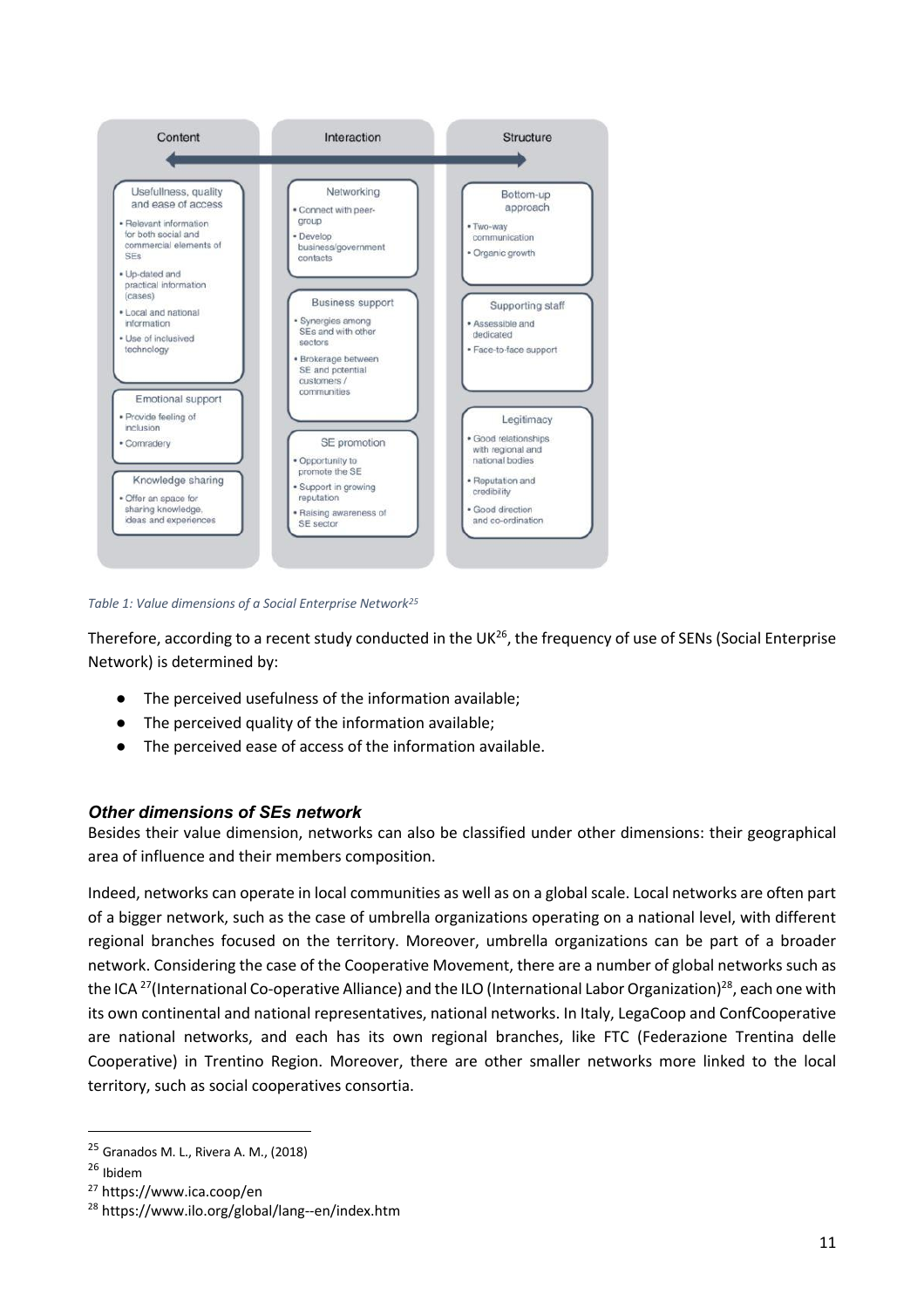Networks can also be differentiated by their population. There are formal networks composed only by a specific organizational form, such the aforementioned cooperative movement, or, for example, industry unions and professional networks, such as category associations. These kinds of networks provide specific, tailored services for its members, such as operational support, policy measurement, education, access to contacts, etc. They often engage with other networks as each organization or category must relate with its relevant stakeholders.

Generalizing, we can identify three different kind of networks:

- Public-private networks;
- Cross-sector networks;
- Intra-sector networks.

Public-private networks include public bodies and institutions on different levels (local, national, international) together with civil society organizations, communities and businesses. They have the purpose to affect public policies and regulations. For example, FTC has a daily dialogue with local institutions in Trentino, as well as a lobbying office in Bruxelles, to represent Trentino's Cooperative movement and affect policies at an EU level. In Poland, in Podkarpackie region there are specific networks directly established by local government, and the Podkarpackie Committee for Development of Social Economy has the specific aim to support policy coordination in the region, by facilitating the flow of information among stakeholders, promoting moments of dialogue and exchange, and monitoring the implementation of strategies.

Cross-sector networks include different organizations and professionals, such as academic institutions, companies and NGOs, coming from different sectors or industries and united by shared goals, such as innovation in products and services, lobbying and policy shaping. For example, the already mentioned SEND organization in Germany is gathering different stakeholders to effectively develop SE sector, while in Poland, in Podkarpackie region, there's the Regional Cluster of Social Economy and Innovation, an association of public sector actors, entrepreneurs and NGOs with the aim of developing their territory with coordinated policy, welfare and business efforts. Another example of cross-sector networks is Ashoka, an international NGO with branches in over 90 countries<sup>29</sup>, a network of carefully selected innovative social entrepreneurs and other important ecosystem actors, united under the vision of world where Everyone's a Changemaker. The network is present in Europe in Austria, Belgium, France, Germany, Greece, Ireland, Italy, Netherlands, Poland, Portugal, Romania, Spain, Sweden, Switzerland and UK, but it's also active in Czech Republic, Denmark, Hungary, Latvia, Lithuania, Norway and Slovakia, as well as in Turkey. Ashoka's local branches can be an important partner to acquire new contacts, broaden your knowledge of the sector on an international level and expand your knowledge.

Intra-sector networks are generally composed by similar organizations in a specific sector. Similarity can be related to different dimensions such as the legal form (e.g. cooperative enterprises, social enterprises, etc.), operational area, geography, values and dimensions. These kinds of networks, which can be more or less structured -such as consortia, second level organizations, professional associations, informal platforms, etc. are often used to effectively manage ecosystems, by lobbying as a whole, advocating, measuring the ecosystem, sharing some services or value creation processes – like fiscal and accounting services, policy measurement, organizing networking opportunities, etc.

For example, FTC in Trentino region, not only serves as a network hub for cooperatives and social cooperatives in the region; it also provides different kind of services, such as policy measurement and

<sup>29</sup> https://www.ashoka.org/en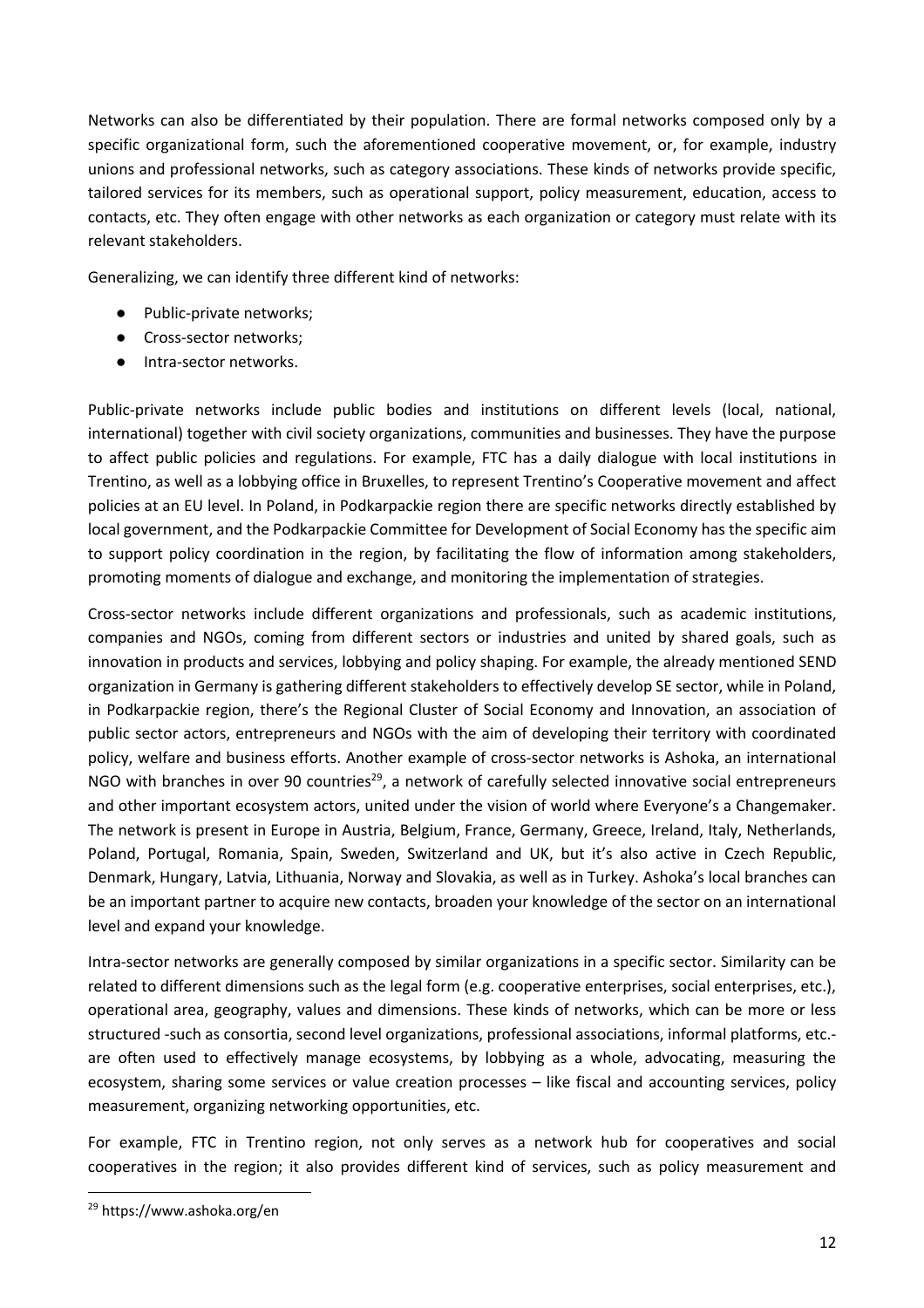lobbying with local, national and EU institutions, formation for professionals, fiscal and accounting services, incubation for new cooperatives, guarantee trust to access loans and grants more easily.

It is important to underline that these differentiations are just indicative. Indeed, from the single SE perspective, networking must be seen as a core process embedded in the organization's daily operations, therefore SEs should engage in different networks according to their specific needs.

From the point of view of an organization providing networking services, it can fall under more categories at the same time, for example operating within a specific sector but engaging a dialogue with public actors or other sectors, etc.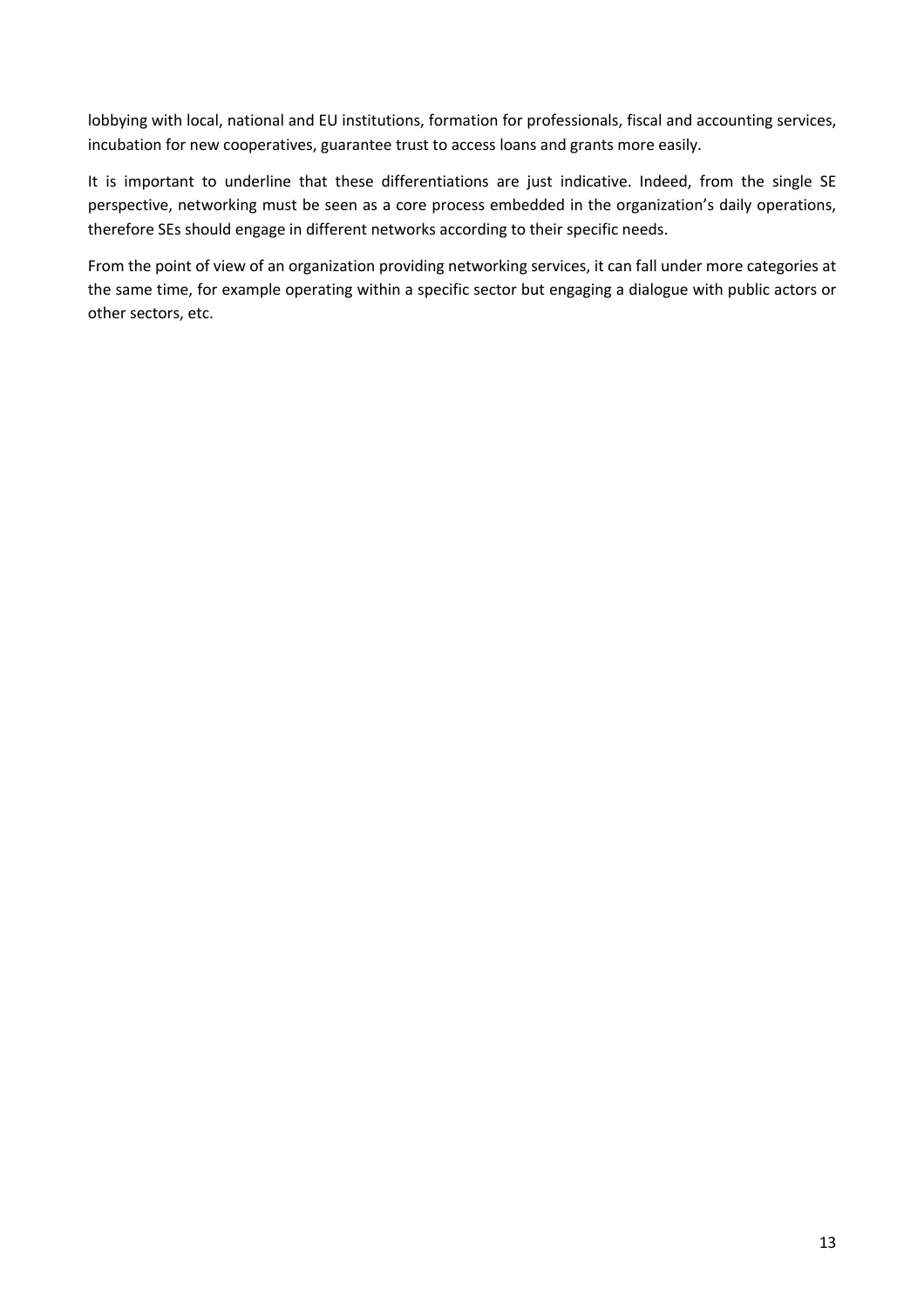#### **Chapter 2 - Why SEs networks are relevant for the social economy and specific contexts**

#### *The important role of SEs in the market ecosystem*

Social enterprises are organizations operating within the market but pursuing an objective function which is different from profit maximization. They pursue the maximization of their social impact, which is a function:

- difficult to measure;
- with different interpretations;
- whose maximization is limited by their need for profit and finances to survive. A consistent part of these resources must be harvested in the market, often competing with more business-oriented companies.

That's why SEs are important labs for the development of organizations in general, as they overcome the traditional cultural and normative barrier of the public/private dichotomy. They are innovation spaces where business-like organizational models, tools and competences can be re-configured and tested to improve the social impact of a company, by effectively involving all its stakeholders in the creation of social value, hopefully by matching that with a fair profit, to sustain and improve over time the value-creation process.

But they do more: by pursuing an idea of value which is shared with a community, they open the definition of their objectives, their operations and eventually their governance to a broader audience of stakeholders. They become open systems, and as open systems their effectiveness is strictly connected with their ability to grow and maintain their network.

#### *SEs challenges*

As emerged from project's research in six less developed territories in Central Europe, even though operating in different ecosystems, under different economic conditions and legal frameworks, SEs face common challenges that can be gathered in six dimensions:

- Tailored policies and enabling legal framework;
- Access to finance and credit;
- Development of entrepreneurial skills and abilities;
- Access to market and product development;
- Tailored support services;
- Visibility of the sector to a broad public.

It's important to underline that SEs operating in enabling, mature ecosystems will of course have different needs than others operating in new-born, hampering ecosystems:

- In enabling ecosystems, the primary need for networking services providers is to innovate, optimize relevant policies, increase its effectiveness; from the organizational perspective is to emerge as a player, attract resources and contribute to the ecosystem's growth;
- In hampering ecosystems, the need for service providers is to build a structure and attract members, enter public debate to demand for tailored policies and to increase awareness among the general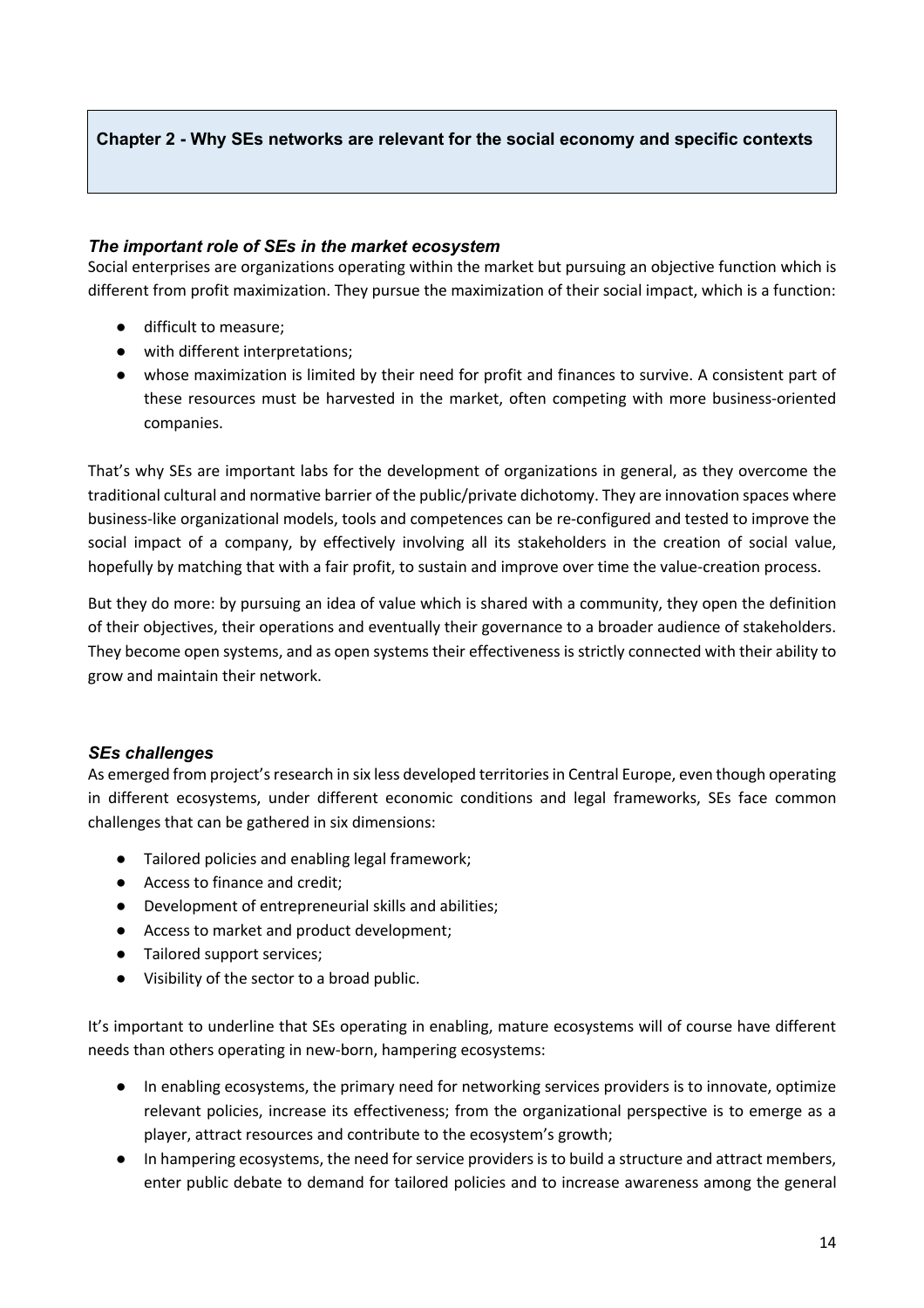public; from the organizational perspective is to survive and to integrate networking and an ecosystem management approach into the organizational culture.

#### *Policy background*

This dimension refers to all the challenges and barriers connected to the problem of policy, regulations and strategic documents. They differ dramatically according to the level of growth of the ecosystem.

In hampering ecosystems, the legal structure is not clear or specifically tailored for SEs needs, and often policy coordination with institutional actors is missing or confined to small local clusters. Moreover, a strategic view for the development of the sector is missing, as well as a dialogue with all the relevant stakeholders.

In mature ecosystems, where regulations are well defined and policy coordination is present, the main barriers are related to operations within the legal framework; therefore, bureaucracy is the main barriers for SEs operating in these ecosystems.

A common challenge to all SEs ecosystems in different countries, is policy measurement, as SE lack a common and agreed definition and it's difficult to measure the social impact of these enterprises, especially if they operate with a long-term vision. Policy measurement can be the base for policy coordination and data can be a common, understandable language to start a dialogue with institutional stakeholders in order to coordinate long term strategies.

#### *Financing and credit*

The lack of adequate financial services has emerged from research as one of the main challenges shared by every territory. Main problems are:

- Access to credit;
- Access to investments.

Poor access to credit threatens short term survival of SEs, as financial leverage is useful to effectively manage cash flow and daily operations, but also to support growth and therefore long-term investments.

Low levels of investments affect the growth of the sector, both in terms of dimensional growth of established organizations and in terms of birth of new entities.

Both problems are linked and are mainly due to the low sustainability of SEs' business models and, in most cases, to their low level of innovation and their size.

These conditions determine SEs high dependence on governmental subsidies, such as EU and national grants, as well as mono-customer dependence for public interest activities based on public contracting.

#### *Entrepreneurial skills*

Managing a business, no matter its dimensions, requires a set of transversal skills, such as leadership, finance, operation management, market analysis, product development, marketing and communication, sales, and many others.

On the other hand, to achieve social impact other skills are required, such as an extensive knowledge of the social problem addressed by the intervention, empathy, creativity, networking, community engagement and cooperation.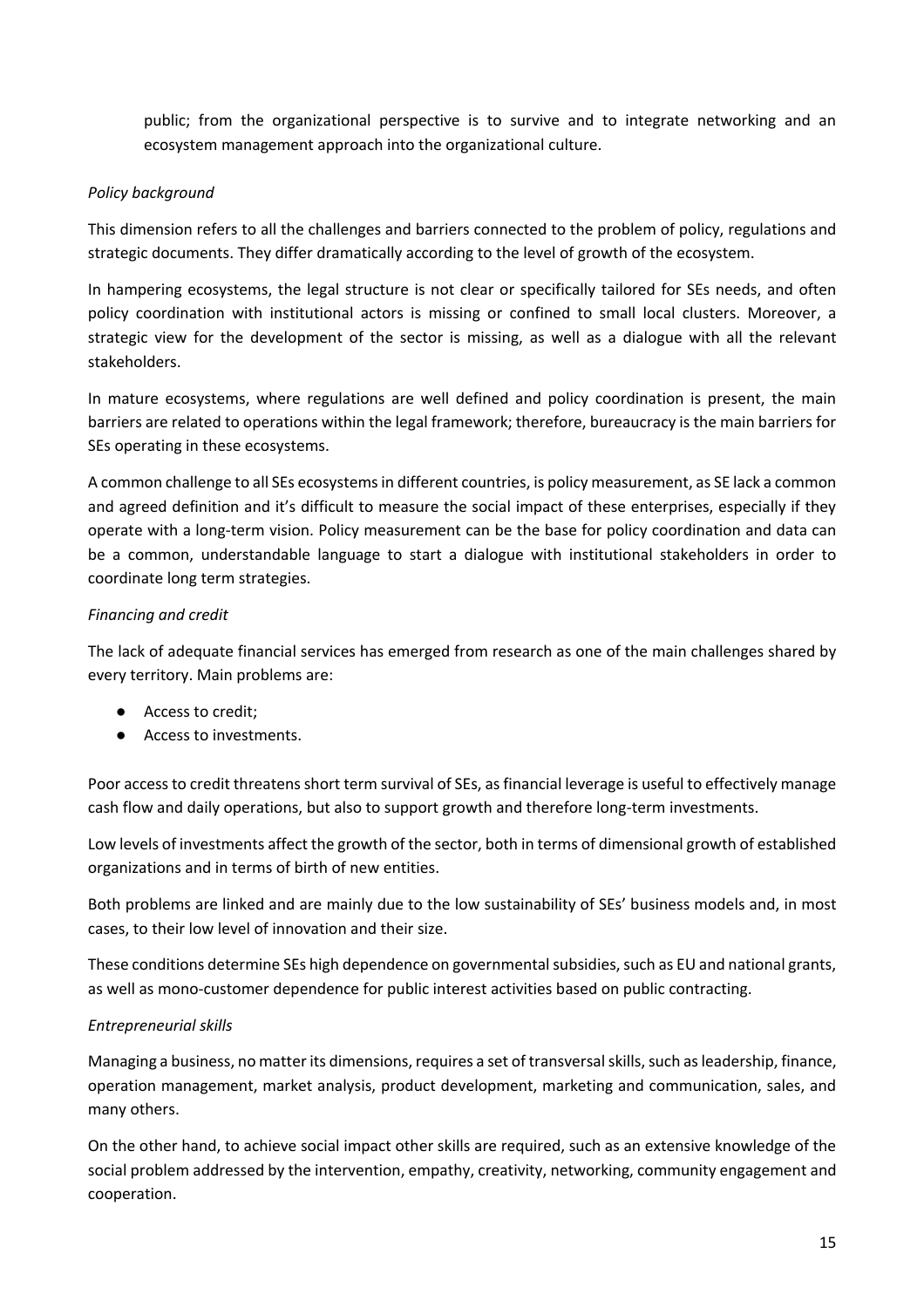In most cases, as emerged from research, social entrepreneurs perform higher on civil skills rather than business skills. This is mainly due to the sector in which SEs start their journey: the NGO and civil society sector, where they do not have the chance to develop strong business skills.

#### *Market and product development*

Marketing can be intended as the ability to assess customers' needs, analyze the market, develop solutions, attract investments and go to market with an effective promotion in the shortest time possible, competing with other players.

These skills, as stated above, are often underdeveloped among SEs, resulting in a low attractiveness and sustainability of SEs' business models. There is a need of specific professionals to be employed by SEs, but this is often not possible due to capacity problems, linked to the small dimensions of most SEs, and financial resources to pay for competitive salaries, resulting in a low attractiveness of the sector for skilled professionals.

Moreover, SEs operating in marginalized and less-developed areas must face a lack of demand or a lower willingness to pay among their target customers.

Finally, most of the products and services offered by SEs, especially work integration SEs, present a low added value, generating low revenues. There is a need for innovation and diversification of the offer in order to overcome these problems and being able to widespread SEs' values and approaches into the market on a broader level.

#### *Support services*

Support services can be divided in three categories, according to the life cycle of the SE:

- Start up support, including idea validation, product development, team formation, investment readiness and networking;
- Scale up support, which includes internationalization, structure development and more;
- Operational support, such as legal and fiscal services.

The problems with the already existing start up and scale up services are that they are not tailored on the specific needs of a SE, but more often are offered to all kind of enterprises. This results in a low access for SEs, as these kinds of services are often focused on innovation in specific sectors.

Regarding operational support services, they can be possible if there are second level or umbrella organizations providing them. In newborn or hampering ecosystems there's the need to harvest these services in the market, facing a lack of specialized professionals.

#### *Advocacy of the sector*

There is low public awareness about SEs, resulting in lower positioning among customers and partners and in lower pressure on policy makers to develop specific policies to enhance sector's growth.

This is linked with difficulties in understanding the hybrid organizational form of SEs, bad stereotypes about the NGO sector and low lobbying activities.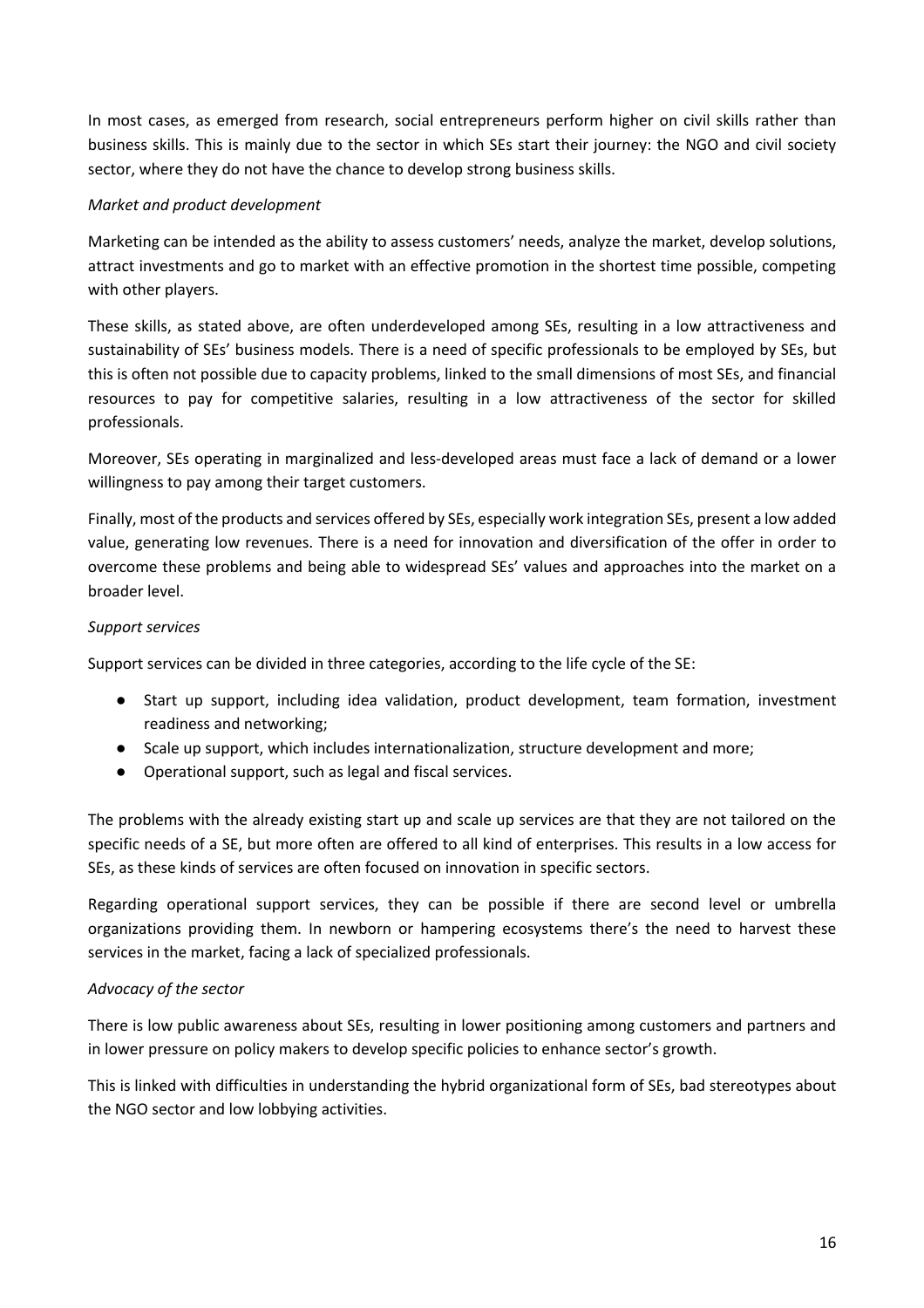#### *Why do SEs need networking services?*

To overcome these challenges mentioned above, SEs require experience and new knowledge to achieve innovative solutions to societal and environmental problems<sup>30</sup>. Therefore, SEs need to outsource the knowledge that they need, facing the problem of resources when this knowledge is sensitive, complex, privately held and difficult to transfer<sup>31</sup>. So, SEs are more likely to engage with a broad audience of stakeholders in knowledge sharing and transfer processes and activities. To do so, they need established communication channels resulting from frequent interactions<sup>32</sup>.

As said before, networks offer a great potential for the development of the sector, especially in supporting the acquisition of resources, facilitating coproduction and partnerships, identifying opportunities and gaining legitimacy<sup>33</sup>. However, the development of business support services for SEs requires a deep understanding by other actors, such as institutions and businesses, of the concept of SE. The risk of building a support network without establishing a common language at first would be creating a lot of confusion.

It is vital to build formal, specifically tailored support networks for SEs, to complement the existing, fragmented informal ones and standardize the sector standards and public policy debate<sup>34</sup>. Even though informal actors are an important part of the ecosystem, as they interact with institutional actors and help them understand the sector, its language and dynamics, as well as helping in shape relevant policies, they still need their formal counterparts to complement their action and enhance their influence.

That is why community and ecosystem-based solutions are crucial for an effective networking: SEs can harvest fragmented knowledge, resources, working power and influence from their community and grow along with it and their peers.

A structured networking approach, as provided by second level and umbrella organizations or by other formal networks, offers different advantages:

- Resources: Via the network, SEs can facilitate sharing of knowledge and experience as well as partnerships on projects, dialogue and cross-fertilization.
- Lobbying: SEs can lobby effectively towards the outside if they are aligned on common goals for common needs. For example, they can influence public policies and spending or engage a broader audience for their social cause or acquire more customers or even interact with larger companies in joint CSR programs.
- Cost efficiency: SEs can externalize services fiscal, legal, financial, ICT, digital communication, etc. – by purchasing as a whole (in the market) or directly creating an entity on their own behalf (such as the case of consortia and second level organizations).

#### *Risk and challenges of having a more formal structure*

Not having a structure within the network often means being weaker and less effective; on the other hand, formalization and structure come along with new challenges, risks and problems.

Once a network is formalized and professionalized, new issues raise, especially when the interests of establishers organizations or umbrella organizations differs from those of the people working for them. These interests need to be constantly put on the negotiation table and balanced.

<sup>30</sup> Weber C., Wallace J., Tuschke A., (2013)

<sup>&</sup>lt;sup>31</sup> Yii-Renko H., Autio E., SapienzaH. J., (2001)

<sup>32</sup> Christopoulos,D., Vogl,S. (2014)

<sup>33</sup> Granados M. L., Rivera A. M., (2018)

<sup>34</sup> Shah D., (2009)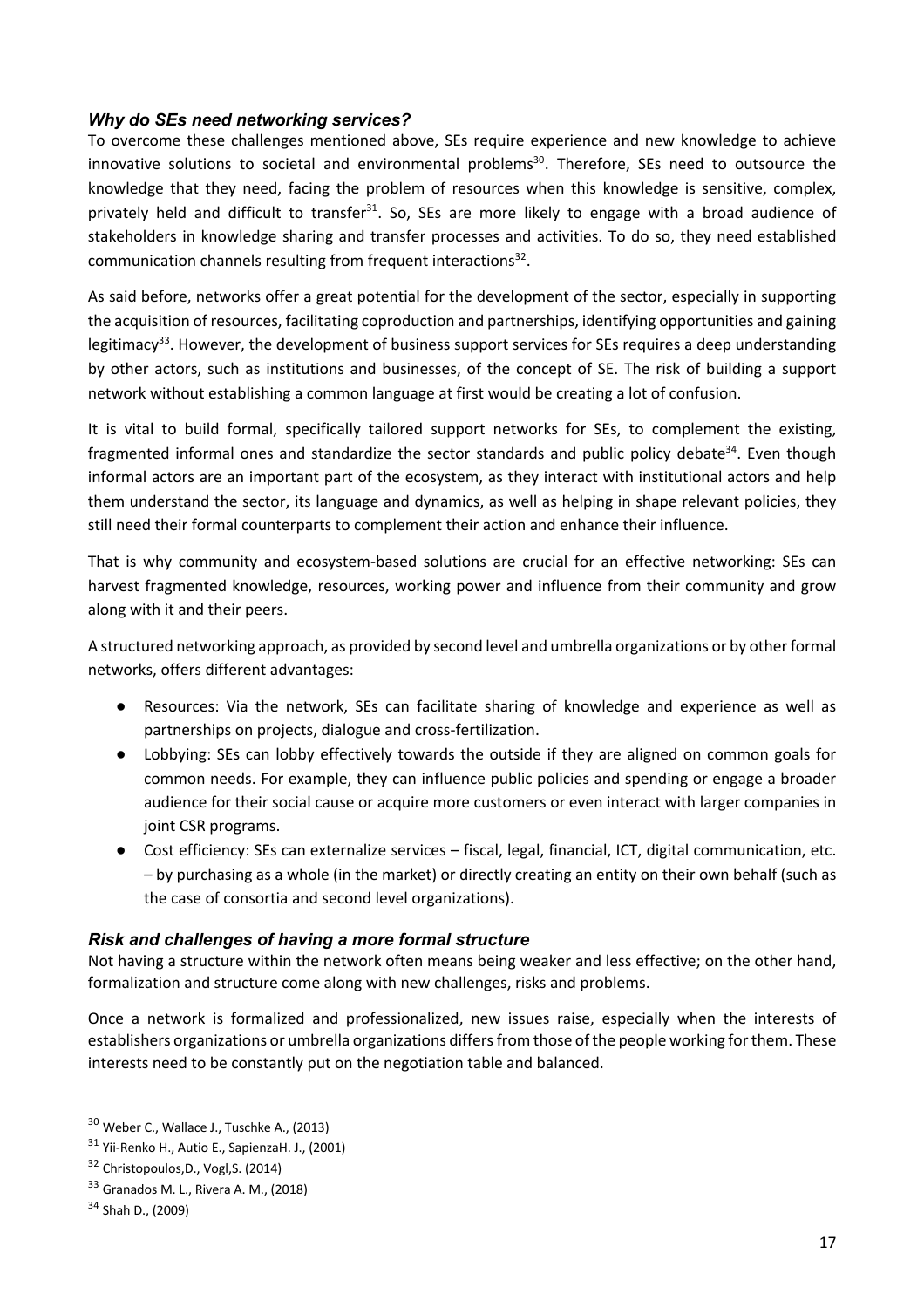For example, if there is an excess of bureaucracy in second level organizations, and their logic start to move excessively towards complying with procedures and rigid frameworks, smaller organizations, that should be represented by these "giants", often feel distant in interests, mission and engagement, feeling that these umbrella organizations are just another public, political body to deal with.

On the other hand, the same issues can arise within a small team: if the purpose of work becomes to religiously adapt to a rigid process or framework, people within the team often feel disempowered. Balancing power between network managing structures and their members is crucial: this can be done by introducing flexible and informal managing processes to counterbalance a heavy structure. Flexi-certainty is a word that refers to this magic balance between being formal enough to run the network and being flexible enough to address ad hoc issues in fast, efficient way, empowering all members. Having impact-oriented managing frameworks (such as OKRs<sup>35</sup> or others) can be an effective solution: when people understand why they are doing something (having a specific, measurable impact), their whole logic and motivation shifts towards effectiveness, not compliance.

Another issue might be the lack of clear division of task, activities and responsibilities between the network structure and its members. Sometimes networks managers can overtake activities from their members, and this can strongly affect relationships. Clearly defined tasks and responsibilities is an important condition for each member of the network to feel empowered, resulting in a deeper engagement, easer dialogue and proactive cooperation. Moreover, members need to be reminded that when they enter a network, they are engaging based on freedom of interest and decision. There are, of course, duties that come along with rights, when entering a network, but when its members do not feel engaged and stop working or none is taking care of a specific task/issue, having a specific division of tasks and roles, as well as reminding loud and clear the voluntary nature of this engagement, can be an effective solution to prevent or overcome these problems.

These risks must be managed as part of the networking creation process, imagining different scenarios and relative solutions and strategies to mitigate the risk. Having a structure does not guarantee effectiveness: impact orientation, balance, open communication, clear division of tasks and roles, they can help better.

<sup>35</sup> https://objectives-key-results.com/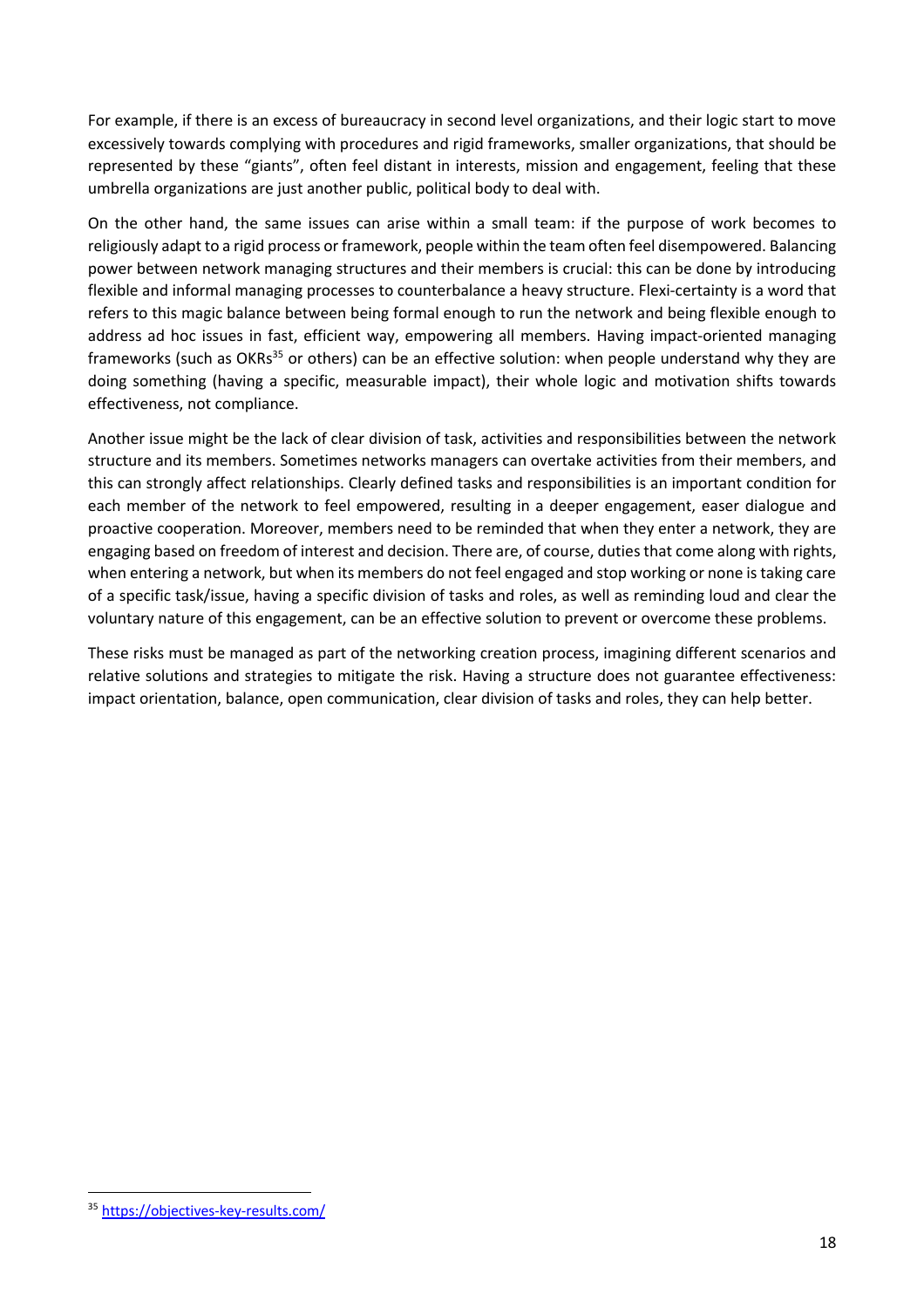#### **Chapter 3 - How to create SE networks and how to implement them in different contexts**

This chapter is the core of the HB. It will cover two main challenges that SEs and SEs' support networks are facing:

- How to set up a network;
- How to build a structure and make the network sustainable over time.

The first part regarding the setting up a network for SEs step by step, will be referred especially to organizations operating in countries/regions where the SE sector is not yet developed and where the community is fragmented, unaware and not engaged.

The second part regarding the building a structure and make the network sustainable, will also be useful to those organizations who are managing a different life cycle of the network, with the needs to innovate and refine their processes and their structure.

#### *HOW TO SET UP A NETWORK OF SEs STEP BY STEP*

The first step for effectively setting up a network is to analyze the environment, starting from the borders of the ecosystem of reference, the barriers hampering the development of the network, the players involved or to involve and the resources available and needed.

The next step is to find the right fit: understand which kind of structure is better suited for the current situation and what kind of partnerships and resources are needed to build it.

The final step is to start involving the key players in the ecosystem and develop together solutions and strategies to build up the network and manage it effectively over time.

| A  | Analyze the ecosystem    | Step 1: Identify the ecosystem           |  |  |  |  |  |  |
|----|--------------------------|------------------------------------------|--|--|--|--|--|--|
|    |                          | Step 2: Map the ecosystem                |  |  |  |  |  |  |
|    |                          | Step 3: Divide it into building blocks   |  |  |  |  |  |  |
|    |                          | Step 4: Conduct a Value Network Analysis |  |  |  |  |  |  |
| B. | <b>Assess conditions</b> | Step 5: Identify barriers                |  |  |  |  |  |  |
|    |                          | Step 6: Identify resources               |  |  |  |  |  |  |
|    |                          | Step 7: Identify the right partners      |  |  |  |  |  |  |
| C  | <b>Develop solutions</b> | Step 8: Engage the partners              |  |  |  |  |  |  |
|    |                          | Step 9: Decide where to focus            |  |  |  |  |  |  |
|    |                          | Step 10: Set up a road map               |  |  |  |  |  |  |

This process can be summarized in 3 parts and 10 steps: (we are mentioning 10 steps below)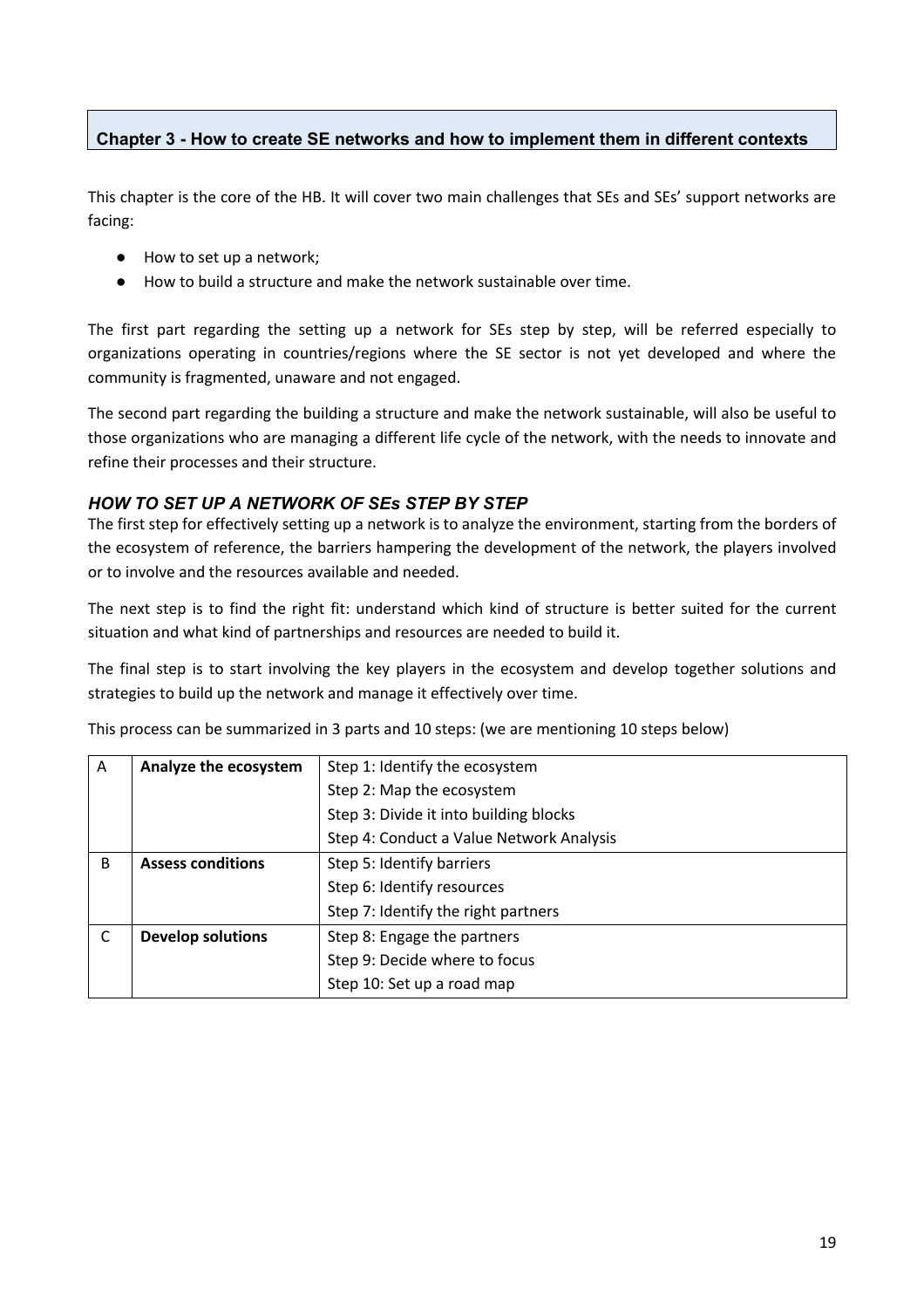#### **A) Analyze the ecosystem**

#### *Step 1: Identify the ecosystem*

In order to analyze an ecosystem, the first step is to identify its attractors, the components determining spontaneous aggregation of different actors in a complex, self-organized ecosystem, well defined with respect to its environment<sup>36</sup>. The attractor can be a specific thematic, core values, core competences, specific resources or products, around which gravitates a plethora of actors.

Once defined the attractors, it is possible to restrict the borders according to the specific needs of each organization: geographic criteria, dimension of relevant stakeholders, target customer/users, etc.

#### *Steps 2-3: Map the ecosystem and divide it into building blocks*

These final passages allow the organization to define all the components of an ecosystem, as its key players, their roles and objectives will be analyzed.

It requires to build a database of all the organizations populating the ecosystem, by doing extensive research on the internet and possibly, interviews to key actors operating in it.

An effective and cheap methodology is the snowball analysis, which consists in identifying a first group of expert or key actors and to interview them. Then they must be asked to point out other 3 key actors, to be interviewed. After some passages, it is possible to map the network of contacts, that can be analyzed by geographical area, role, area of expertise, number of nominations, and other variables, according to the organization's needs.

The building block of the ecosystem can then be defined by analyzing its key players and their role. For example, if the objective is to analyze the support services for SEs, a possible division by role of the key players can be:

- Networks/Hubs/Incubators;
- Research centers and research networks on social innovation and social enterprises;
- Business angels and social venture funds;
- Specialized business units of banks and foundations;
- Public bodies;
- Consortia;
- Umbrella organizations;
- Specialized professionals;
- Universities and formation centers;
- Think tanks;
- Community leaders;
- Specialized business units (such as CSR or others) of companies;
- Final users (SEs).

The subsequent passage is to try to describe each category, defining its values, vision and mission, their main strengths and weaknesses, their core product/service, their key resources and their needs. This passage

<sup>36</sup> Kauffman S. (1993)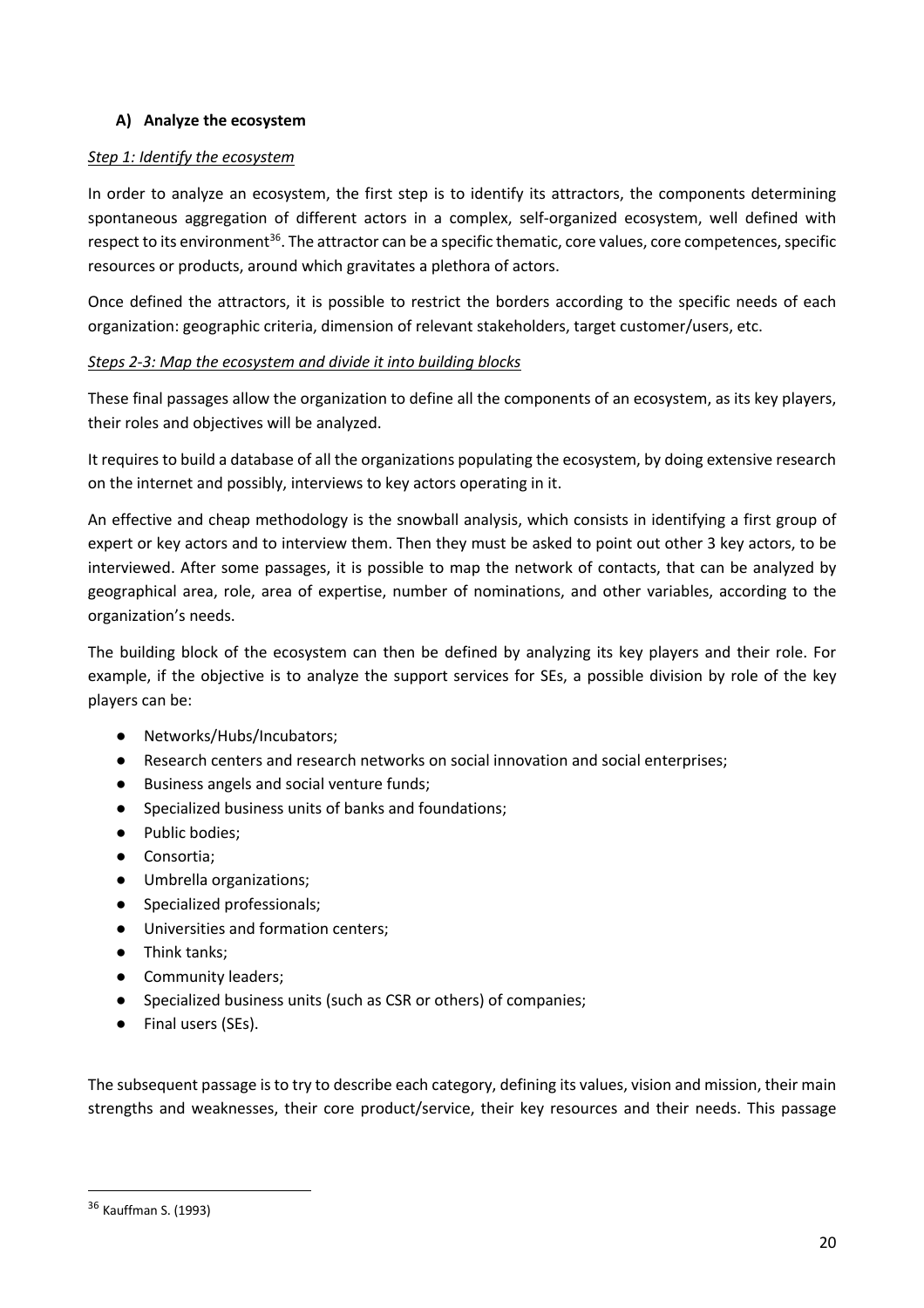allows the observer to understand possible opportunities of cooperation on common objectives and spaces of competition/negotiation where resources are scarce, or objectives are in conflict.

Each player, from the organizations' perspective, can then be identified as follows, using the Value Net framework of analysis<sup>37</sup> and the concept of co-opetition<sup>38</sup>. The Value Net is a diagram where the observing organization is at the center, while other actors in the ecosystem are identified along the value-creation relationship that elapses among them.



*Table 2: Value Net Analysis diagram, as shown in Branderburger A., Nalebuff B., (1997)*

*\*Co-opetitors are other actors competing and cooperating for resources, partnerships, grants, market shares, etc. For example, they can be other networking services providers.*

*\*\* Complementors are actors that operate on the same value chain of the organization, but on another point. For example, they can be support services providers.*

The next step is to analyze deeper the key actors that are most interesting from the organizational perspective, by putting them at the center of the Value Net, for example. Moreover, it is important to understand how the ecosystem interacts with others, so the Value Net can also be applied to ecosystems or networks.

#### *Step 4: Conduct a Value Network Analysis*

The final step for analyzing an ecosystem, is to put all the pieces together. Visualizing it is an effective way to catch the big picture and to communicate it to others. In this context, the Value Network Analysis<sup>39</sup> (VNA) proves to be an effective tool.

This particular framework starts from the idea that intangibles (such as reputation, knowledge, contacts, etc.), like other assets, are increased and leveraged through deliberate action, and can be converted into

<sup>37</sup> Collins J., Porras J., (1994)

<sup>38</sup> Branderburger A., Nalebuff B., (1997)

<sup>&</sup>lt;sup>39</sup> Allee V., (2008)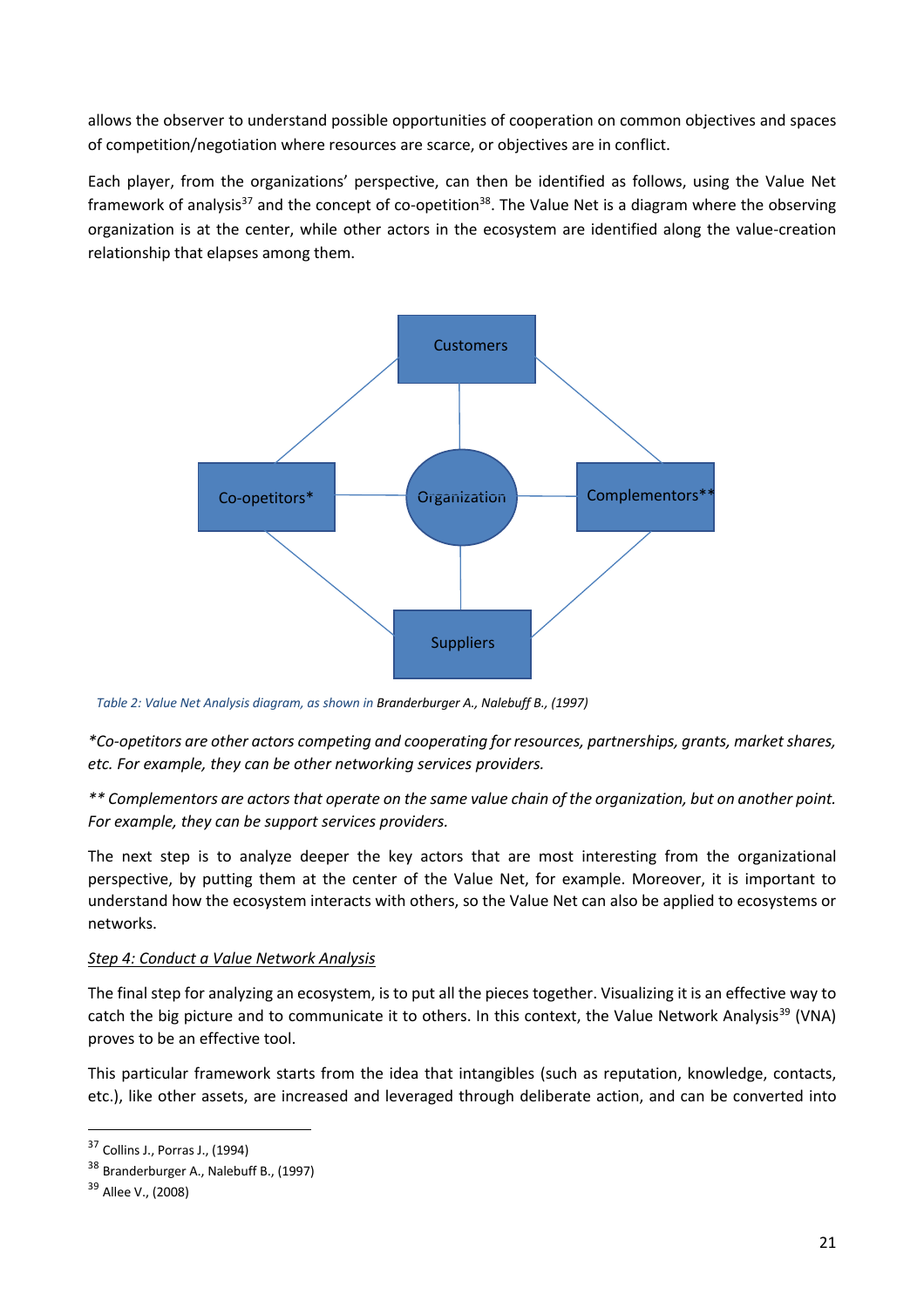value. To be converted into value, they need a healthy value exchange network (as shown in Table 3) where transactions are processed, and a medium of exchange.



**Value Creating Network** 

We need a title for this table (number) and refer where it is mentioned

*Table 3: Value Creating Network diagram40*

According to Allee, in order to fully develop a value network strategy is necessary to map out the value exchanges across the network. This mapping relies on three simple elements:

- Roles: are played by people participating in the network by providing contributions or carrying out functions. They can be individuals, business units, small groups, organizations, collectives or communities, and even national institutions.
- Transactions: activities originating from one participant and ending with another. They are represented by an arrow between two roles, with a solid line representing a formal contract and a dashed line depicting a non-formal flow of deliverables.
- Deliverables: what moves from one role to another. It can be an information, a favor, an advice, etc. Deliverables can be physical (a document) or non-physical (a phone call or a chat).

Once identified the roles, the transactions and the deliverables, it is possible to conduct a Value Network Analysis (VNA).

A VNA consists of answering three questions:

- Exchange analysis What is the overall pattern of exchanges and value creation in the system as a whole? How healthy is the network and how well is it converting value?
- Impact analysis What impact does each value input have on the roles involved in terms of value realization?
- Value creation analysis What is the best way to create, extend and leverage value either through adding value, extending value to other roles or converting one type of value to another?

<sup>40</sup> Ibidem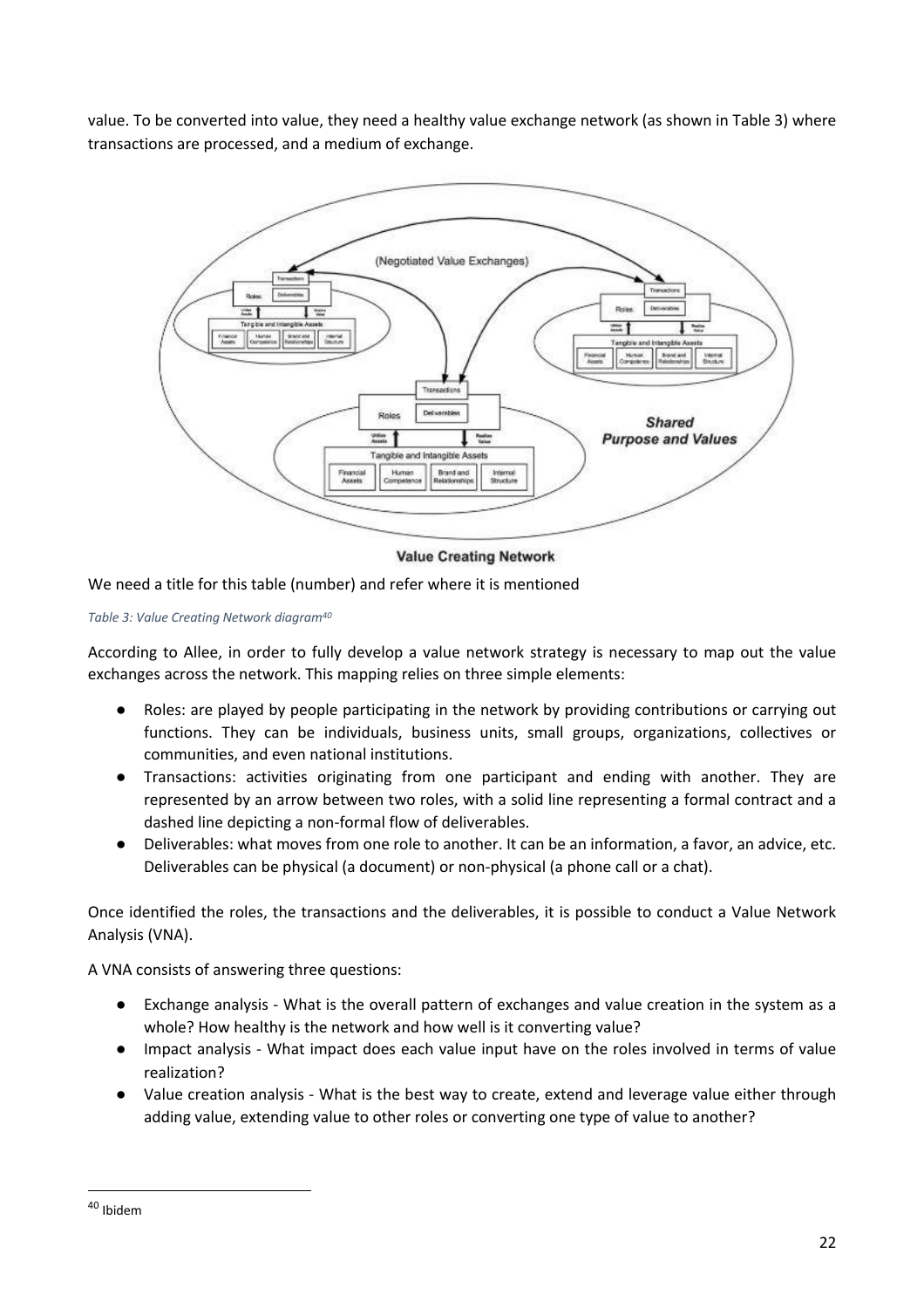Here are some guidelines and templates to help you in the analysis.

#### *Exchange analysis*

- Are there a pattern and a logic in the way value flows through the system?
- What are predominant, exchanges of tangibles and intangibles?
- Are some roles giving much without receiving? Why is that so?
- Are there bottlenecks, dead tracks or other inefficiency in the flow of value? Can it be shared more?
- How it is possible to optimize?

#### *Impact analysis*

The impact analysis can be effectively executed on an excel table:

- Determine the focus of the analysis: only one role, the system as a whole, a group of roles, etc. If needed, create separate tables or add extra fields;
- Create a table by listing the transactions on one axis and the key impact categories on the other. You can choose to show the values in numbers, icons or anything you like to help you visualize the results. You can also customize the impact categories according to your needs.

| <b>Transactions</b> |      |    | <b>Impact Analysis</b>  |                                     |                             |                       |                                  |                      |                    |                                                     |
|---------------------|------|----|-------------------------|-------------------------------------|-----------------------------|-----------------------|----------------------------------|----------------------|--------------------|-----------------------------------------------------|
| Deliverable         | From | To | Activities<br>generated | Impact on<br>financial<br>resources | Impact on intangible assets |                       |                                  | Overall<br>cost/risk | Overall<br>benefit | Perceived<br>value<br>in<br>view<br>of<br>recipient |
|                     |      |    |                         |                                     | Human<br>competence         | Internal<br>structure | <b>Business</b><br>relationships |                      |                    |                                                     |
| Intangible          |      |    |                         |                                     |                             |                       |                                  |                      |                    |                                                     |
| <b>Tangible</b>     |      |    |                         |                                     |                             |                       |                                  |                      |                    |                                                     |

To fill the table, start by considering each transaction and its deliverable in terms of cost-benefit, to identify the activities with the highest value and possible opportunities and leverages.

- Activities generated What does the input generates immediately in terms of activities or behaviors?
- Costs What are the costs and risks of these activities? What resources (tangible and intangible) you need to handle these activities? What are the risks and benefits connected in handling the inputs?

#### *Value creation analysis*

While impact analysis focuses on how a role in the network benefits from an input, value creation analysis is focused on the output of each role, in terms of value created to the network, to themselves or to your own organization.

It gives an insight of different dimensions of value creation:

- Asset utilization how well assets are used to create value;
- Value conversion what inputs or assets are turned into value outputs;
- Value enhancements what are the features that make this value output unique;
- Perceived value how direct recipients perceive the value output;
- Social value what is the value of this output for society, or the ecosystem and for the environment.

The guiding questions here are: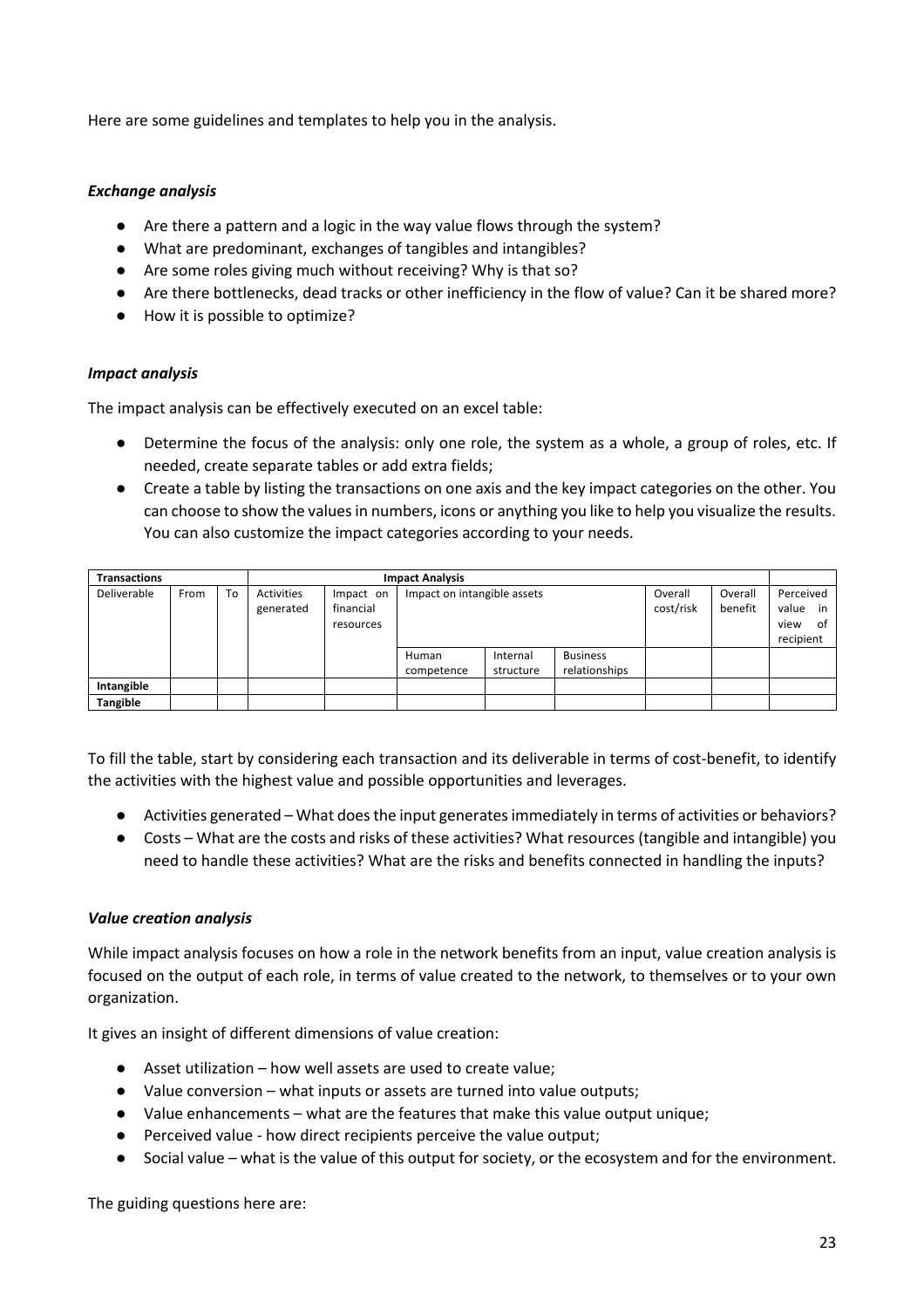- Are the assets being used at their best to create this value output?
- What does this output provide in terms of value improvements?
- What are the benefits to the network in providing this output?

The steps to conduct the analysis are:

- Identify the role(s) where to focus;
- Create a table that shows transactions on one axis and the value creation insights on the other (such as the one in the example);

| <b>Transaction</b> | Perceived<br>value | <b>Value creation</b>            |                   |               |                                    |                     |                           |           |         |
|--------------------|--------------------|----------------------------------|-------------------|---------------|------------------------------------|---------------------|---------------------------|-----------|---------|
|                    |                    | Tangible<br>asset<br>utilization | Tangible<br>costs | Risk<br>level | Intangible<br>asset<br>utilization | Intangible<br>costs | How<br>we<br>add<br>value | Cost/Risk | Benefit |
|                    |                    |                                  |                   |               |                                    |                     |                           |           |         |
|                    |                    |                                  |                   |               |                                    |                     |                           |           |         |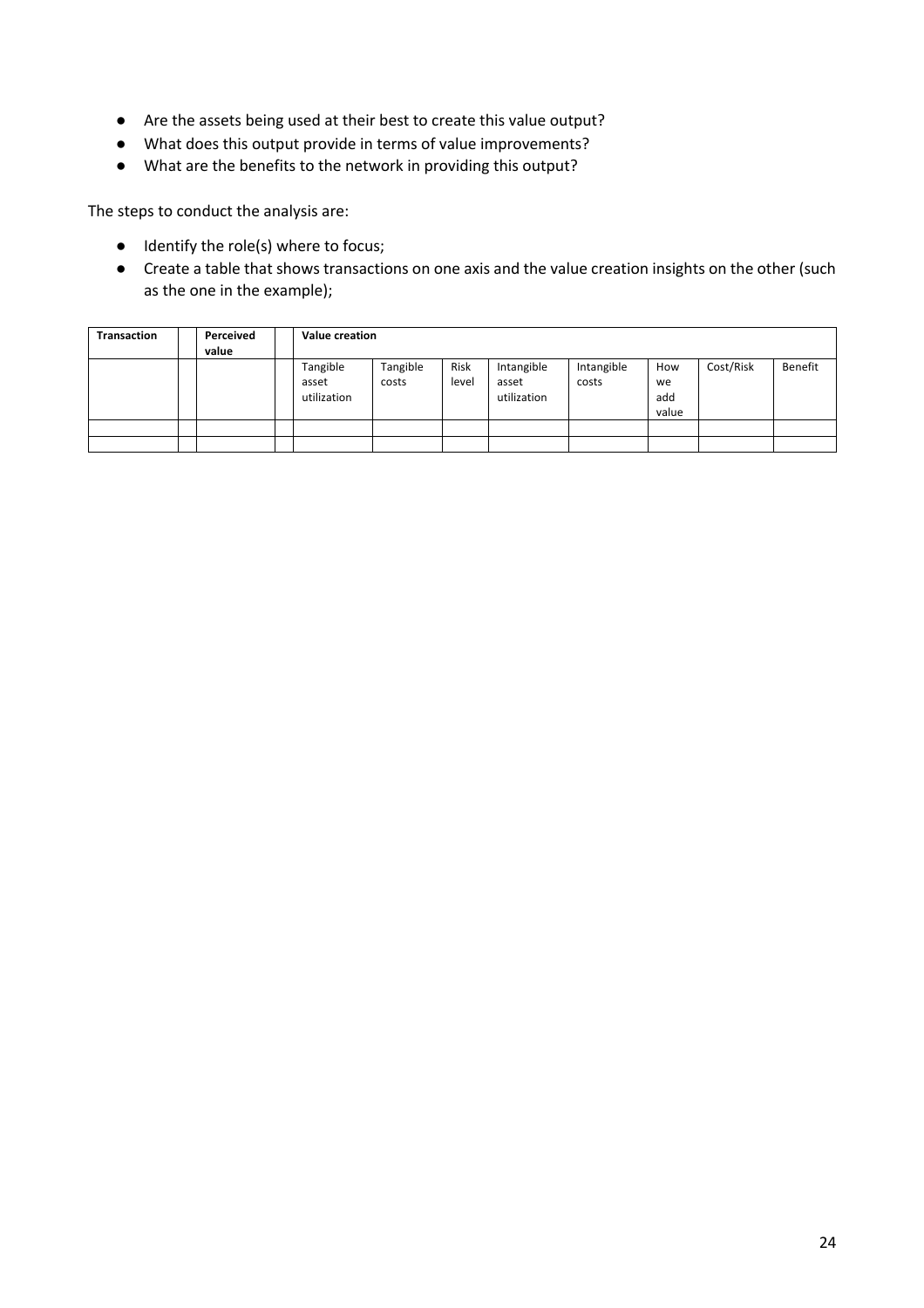#### **B) Assess conditions**

#### *Step 5: Identify barriers*

Identifying barriers is fundamental to overcome them. Barriers can fall under different categories:

- Legal;
- Financial;
- Operational.

The legal framework and forms in which SEs must operate in a country regard the fiscal treatment, profit redistribution and salaries limitations.

Financial barriers are related to the availability of specific financial products and services, as well as propension to investment both by public and private investors in the sector, market attractiveness for a specific product/service, etc.

Operational barriers are related to the resources needed to implement the required activities to set up the network: human resources, knowledge, required dimensions, etc.

#### *Step 6: Identify resources available*

This step requires an internal analysis on the resources available within the organization.

Resources can be financial ones and other tangible assets such as infrastructure and equipment, but also intangibles such as competences in the team, knowledge, time and contacts.

In this respect, it is useful the development of methods and tools for collecting and reading the necessary data.

#### **Lessons from the Pilot Actions Box 1**

In order to identify local assets and resources available, SENTINEL PP3 CEI (Italy), collected data on the territorial capital of Friuli region. The aim of the research was to get to know and analyze in detail the territories where the involved enterprises operate, increasing their know how in the functioning of local development and better understand and plan feasible actions, according to internal and territorial capital available, as well as the health of the market. The result was a toolbox called "Atlas of the mountains of Friuli" (available at https://www.coopcramars.it/atlante/). It gives information about the local territory, especially marginalized mountain and rural areas, regarding:

- environment and territory
- population
- education
- economic well-being
- institutions and politics
- labour market

The tool proved to be useful for the organization involved, sparking the interest of other entities in the territory who are willing to use it and further develop it with other indicators and more deep analysis.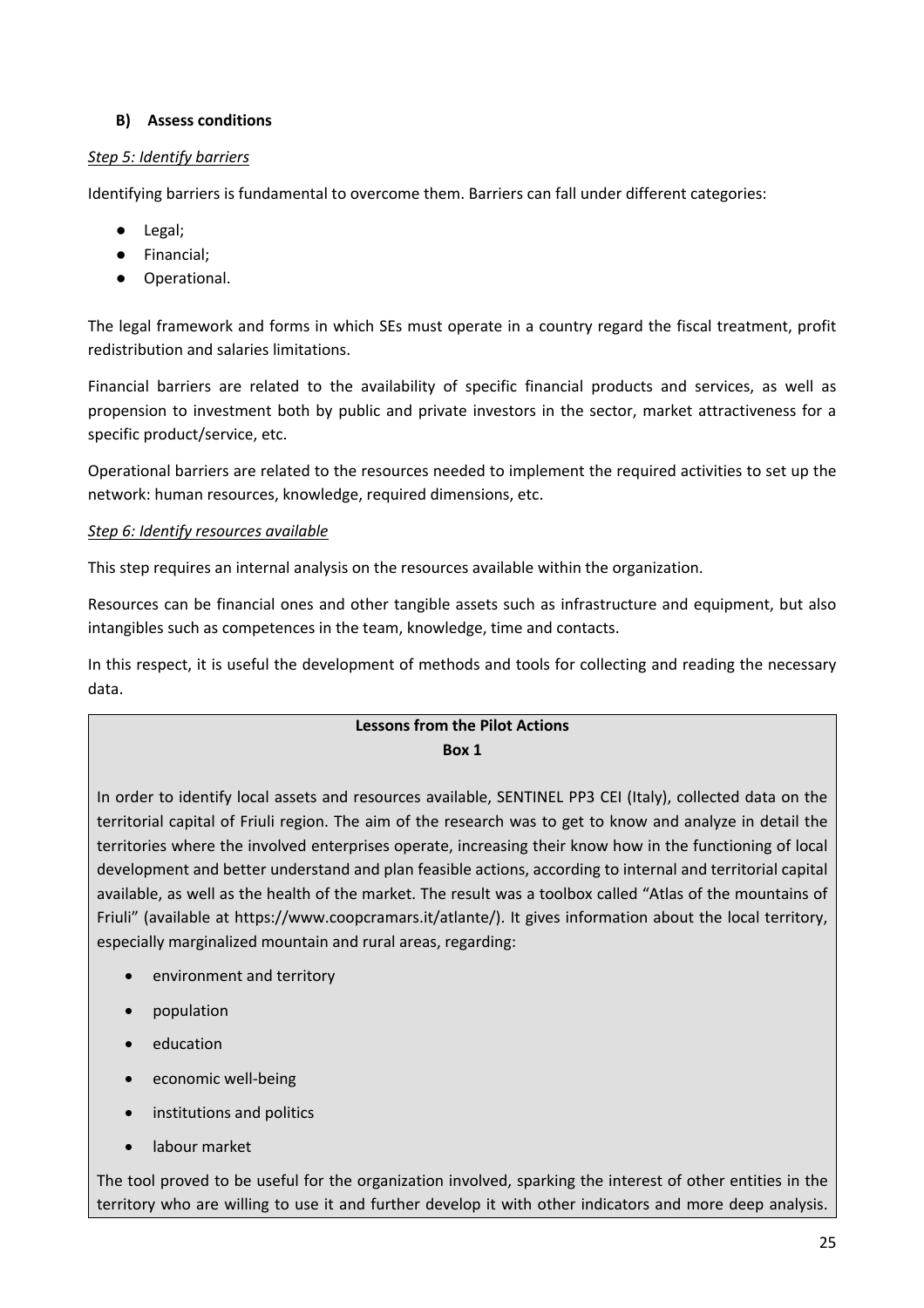Moreover, other neighboring territories have expressed an interest in developing a similar tool for their context. This is a great example of how data and resource analysis can be an aggregator to involve a network of partners in a specific context.

#### *Step 7: Identify the right partners*

As the analysis should have given an extensive knowledge of all the players operating in the ecosystem, their roles, objectives, strengths, weaknesses and resources, it should be easy now to identify the right partners to involve in the creation of the network.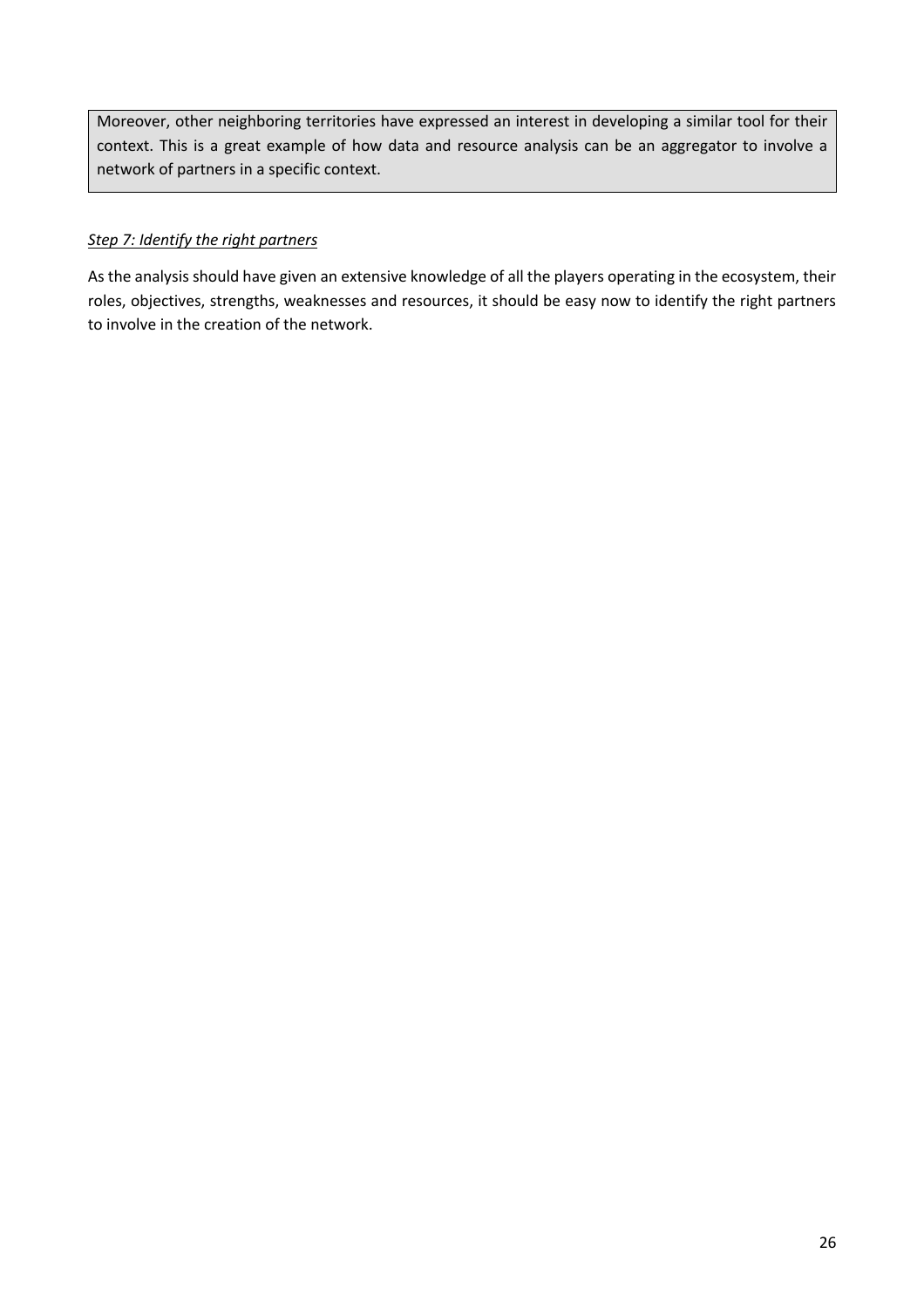#### **C) Develop solutions**

#### *Step 8: Engage the partners*

Once identified the right partners, it's time for action. Involve them in your project, tell them about your goals and your vision, and make sure they realize that it's also their goals and their vision. If they embrace them, it will be easier to keep them engaged and active.

It's important to involve them from the beginning, by activating participatory mechanisms that will allow them to be part of the creation of the network and related services.

These participatory mechanisms can be put into practice effectively with a few, simple tricks:

- Create a team: identify, at each partner, the person that will be in charge of the process;
- Set up a digital environment for the team: to make sure you communicate efficiently, there are a lot of free software for team communication, such as Slack and Base Camp. They can also be melted with other task management software such as Asana, Trello and Todoist;
- Identify and agree on a communication flow: channels used, contact points for each organization, time of availability;
- Set up a physical environment for the meetings: create your own room, where the team can feel at home, write freely on flipcharts or blackboards, work together without being disturbed;
- Manage the meetings effectively: always set up in advance the goals of the meeting, the main points on where to focus, the time available, who will be in charge of moderating the meeting. Come out from each meeting with well-defined tasks, each one with a responsible member of the team and a deadline, and make sure everyone is aligned on them by sharing the document;
- Don't brainstorm all the time: when it comes to generating ideas and solutions, give space and freedom to talk to everyone, but once a line is decided, stick to it, unless preconditions changes;
- Always involve the team on the challenges you are facing: communicate with everyone, ask for advice or help, and always be present for your teammates if they need your help or advice;
- Give space to peer formation and peer tutoring activities: in order to engage the team and make the people grow in competences and skills, set up moments where everyone can share their knowledge or expertise for the others, for example, by organizing formation webinars or face to face moments for tutoring. These mechanisms foster knowledge exchange and cohesion among the team;
- Find the time for an informal gathering: team building activities can be very important as well to foster the sense of belonging, build trust and have fun together!

#### **Lessons from the Pilot Actions Box 2**

In order to collect the knowledge acquired by mentors, SENTINEL PP5 Prizma Foundation collected all the lessons learned, topics faced and challenges solved in video tutorials, interviews and other media contents. All this knowledge was made available for current and future mentees, by simply setting up a Facebook Workplace.

Discussions started around these contents fueled cooperation, exchange of ideas and contacts, creating a deeper sense of community among the professionals involved. This is a good example of how it is possible to combine a digital gathering place for the community, peer tutoring, education and valuable contents, to maintain a network alive.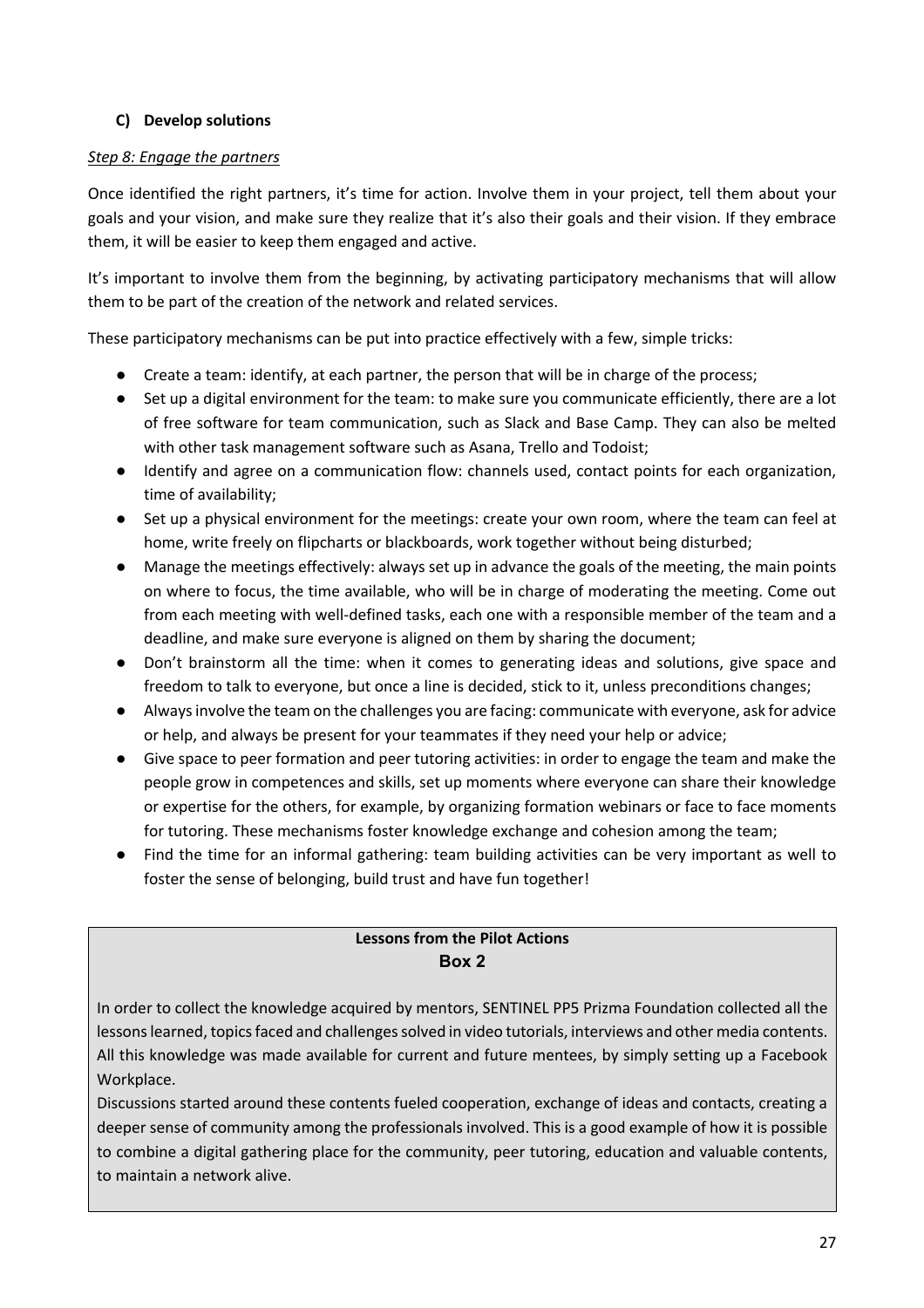#### *Step 9: Decide where to focus*

Once acquired an extensive knowledge of the ecosystem, its players and their roles and the way value is created and is exchanged, it's time to decide on what to focus, given the resources available and the objectives. This process should be done together with all the partners, by combining these 3 dimensions: 1. Focus, 2. Area of Influence, 3. Structure. (Please see Table 4)

| <b>Focus</b>             | Area of influence | <b>Structure</b> |  |  |
|--------------------------|-------------------|------------------|--|--|
| Policies                 | International     | Light            |  |  |
| Education                | National          | Heavy            |  |  |
| Advocacy                 | Regional          |                  |  |  |
| Finance                  | Local             |                  |  |  |
| Partnerships             |                   |                  |  |  |
| Knowledge transfer       |                   |                  |  |  |
| Contamination            |                   |                  |  |  |
| Networking opportunities |                   |                  |  |  |
| Share of resources       |                   |                  |  |  |
| Other                    |                   |                  |  |  |

*Table 4: Operational, Geographical and Organizational dimension of a business Ecosystem*

**As shown in table 4, the focus** can be on more than one objective, maybe on all, according to available resources.

#### **Lessons from the Pilot Actions Box 3**

During the design phase of pilot projects for SENTINEL, different project partners decided to focus on different objectives, according to their specific needs:

- In Slovenia and Hungary, pilot projects aimed at providing tailored mentoring and formation services for local SEs, focusing on knowledge transfer, education and networking opportunities;
- In Italy, the focus was on contamination, partnerships and connecting with local communities and public bodies;
- In Poland, the focus was on education for wannabe social entrepreneurs;
- In Czech Republic, the focus was on supporting social entrepreneurs and fostering market readiness of their ideas.

Each one of them found their own fit regarding focus. Clearing and communicating effectively this focus with their stakeholders helped a lot on defining the scope of actions and align them on the expected results.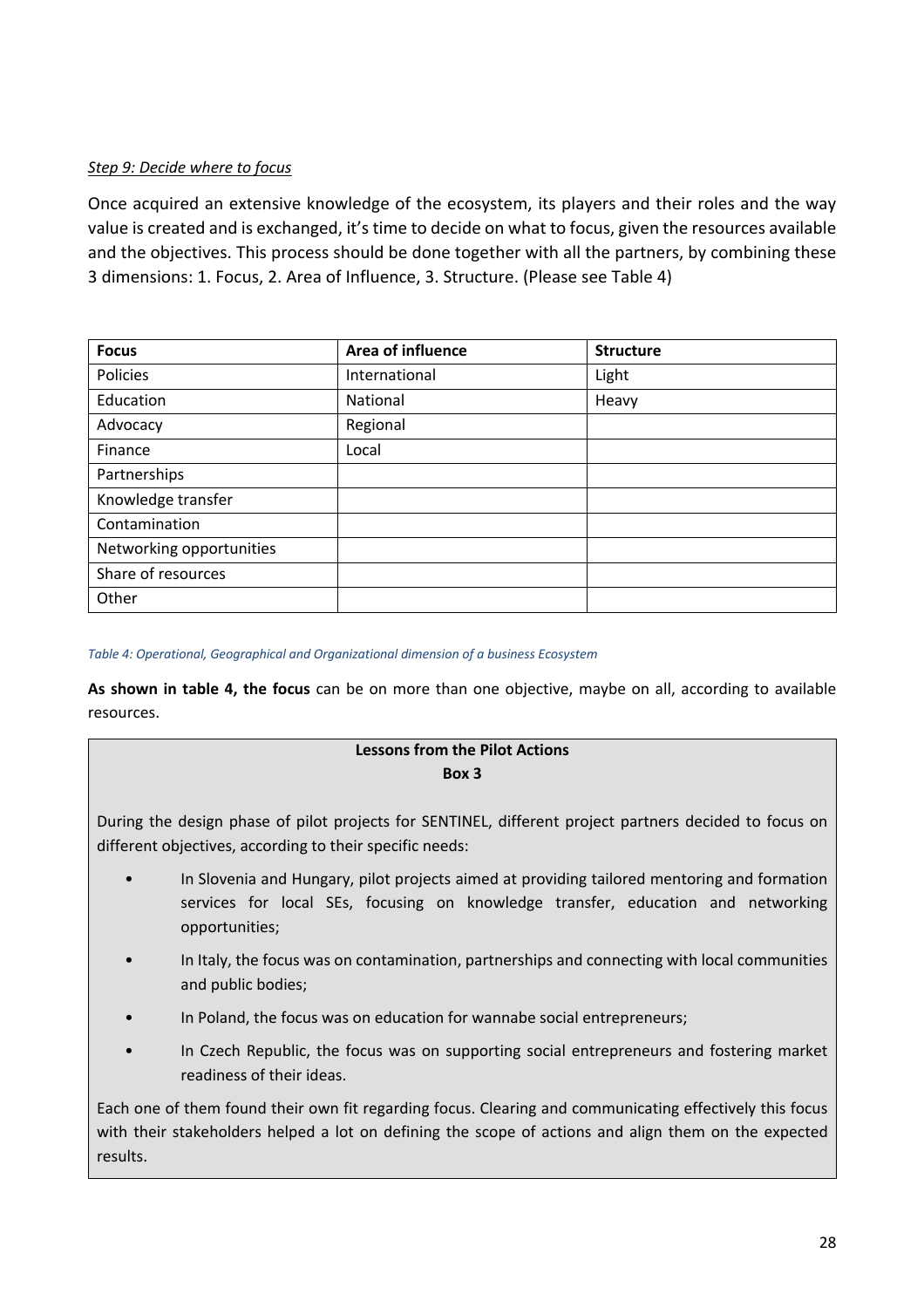**The area of influence** can also be on more than one level, if resources allow that, but in general it's better to start small and scale up, replicating the model once it has been refined.

#### **Lessons from the Pilot Actions Box 4**

In Italy, SENTINEL PP3 CEI decided to focus only on the local territory, since the social cooperatives involved were operating at such level. After the end of the pilot project, other entities and territories were willing to replicate their methods, allowing CEI to refine it and scale it for the benefit of more communities and ecosystems.

**The structure** may differ according to the local legal forms available, the organizational culture, the staff and competences available, etc. In general, simplifying, the structure can be identified on a spectrum that goes from light to heavy. One extreme is an informal aggregation of individuals under one common goal, with no formalized processes or communication flows, where everything is open, and leadership and responsibilities are shared; while the other is a formal organization of individuals under a legal form, with identified processes and communication flows, different levels of responsibilities and command and a heavy bureaucracy.

In the case of networking services for SEs, obviously the focus is in providing networking opportunities, fostering the exchange of knowledge, information, partnerships, etc. to the benefit of the SEs sector. This can be done in different ways, by building different structures. For example:

- creating a coworking space that serves as a hub for the local community, hosting events, professionals, selling formation and consultancy services for SEs, companies, social startups, etc;
- creating a local, regional or national consortium of SEs that focuses on accessing finances and partnerships for projects, exchanging knowledge and resources;
- creating a nation-wide or region-wide umbrella organization only for SEs that provides both networking services and support services, providing formation, access to finance, events, lobbying, knowledge transfer, advocacy, etc;
- creating a nation-wide light network that embeds different kind of stakeholders to promote the SE sector, hosting events, lobbying and enabling knowledge transfer.

Besides these examples, there are many other ways, that can be identified by combining different objectives, structures, areas of influence, typology of organizations involved, resources. Find your own fit!

#### **Lessons from the Pilot Actions Box 5**

In Italy, SENTINEL PP3 CEI reported that the two social cooperatives involved in the pilot project didn't manage to cooperate on the same activities but took different paths according to their needs.

The reason lies in the fact that their internal structure strongly differs from one another: these two organizations are very different in terms of dimension, resources and operational capacity. The smaller (Cramars, 12 people) focused on territorial development, territorial analysis and innovation, while the bigger (La Cadore, 200+ people) focused on internal development, management formation and improvement of already existing services.

Counterintuitively, the one with the lighter structure managed to allocate time and resources to work on innovation over the long term, while the other was burdened by already existing contracts, lack of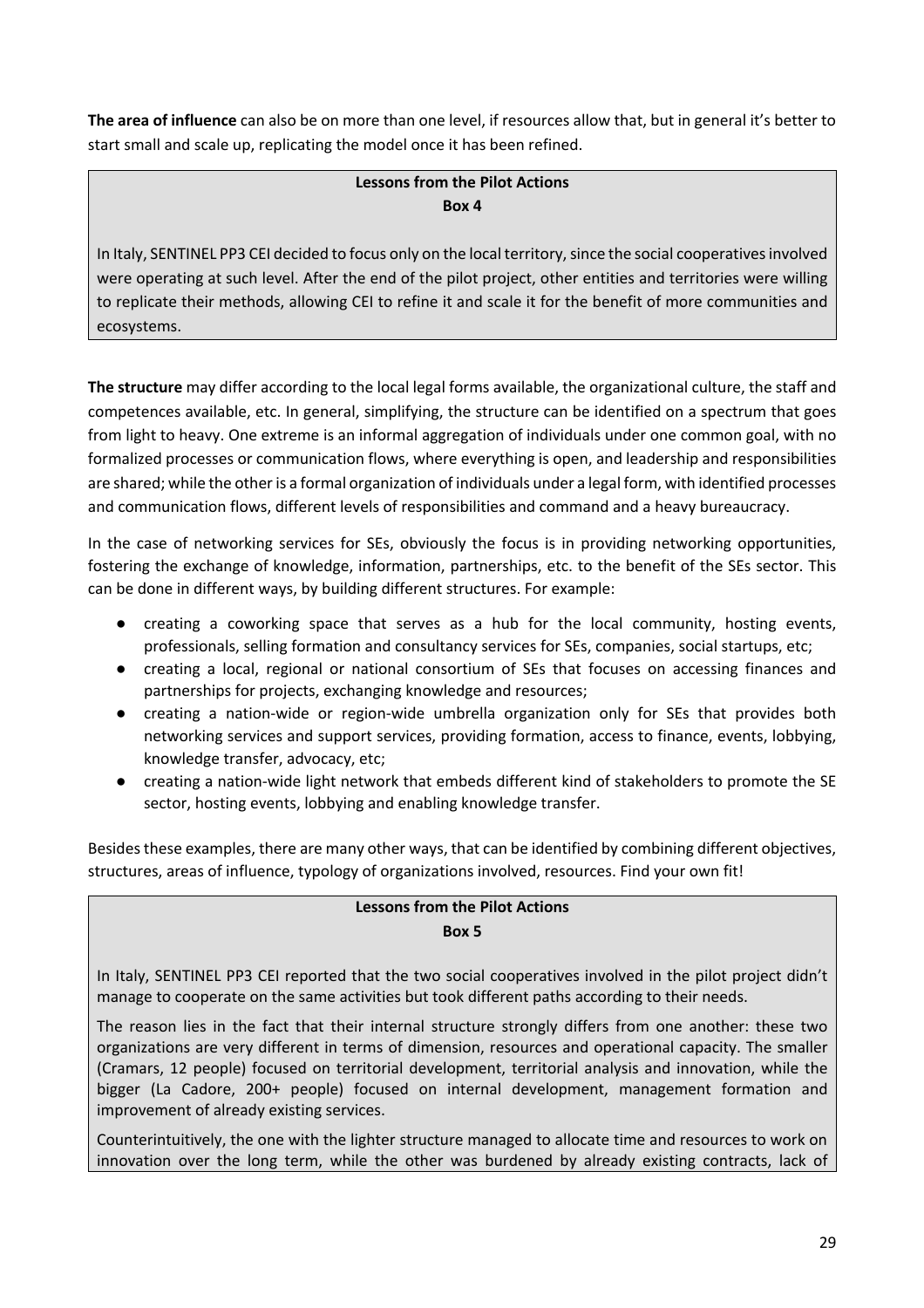resources and internal policies that were slowing down progresses and openness towards an agile and innovative approach.

There's an important lesson to be learned here: it's always better to create a structure tailor made around the specific needs and capacity of your organization, the "one size fits for all" doesn't exist when talking about structure!

#### *Step 10: Set up a road map*

Now you have everything in place to set up your network. You have identified and analyzed deeply your ecosystem, you've undertaken a profound internal analysis to see what your resources allow and examined what the other roles in the ecosystem have in terms of resources and objectives.

Then you have identified and engaged the right partners under a shared vision and common goals, deciding together, through participatory processes, how this network should look like and what are its focuses and areas of influence. Now it's time to set up a road map, to make sure every stakeholder is aligned and remains engaged.



#### *HOW TO CREATE AN ENABLING STRUCTURE FOR THE NETWORK TO WORK EFFICIENTLY AND BE SUSTAINABLE OVER TIME*

To make sure the network survives its start-up phase is important to set up, from its very creation, solid foundations. These foundations lie on 4 key actions:

- *Action1: Always remember to involve the stakeholders:*share, engage, discuss, co-create, stimulate peer formation and tutoring. Set up this rule as a core value and embed it in every action and decision;
- *Action 2: Set up ground rules and make sure everyone is aligned on them:* for internal communications, roles and expectations. Make sure you pick the right communication flow models and tools basing on the group's composition (provide basic examples for different cases);
- *Action 3: Measure stuff:* make sure you identify and measure effectively and efficiently the right PIs and adapt your KPIs (Key Performance Indicators) to different analysis needs and with the right timing over the life cycle of the network and its composition*;*
- *Action 4: Create value for its members:* always make sure to create value for the members of the network, by measuring it both in terms of perception from recipients and in absolute terms, and by adapting your strategy and your operations accordingly, to pursue shared value maximization.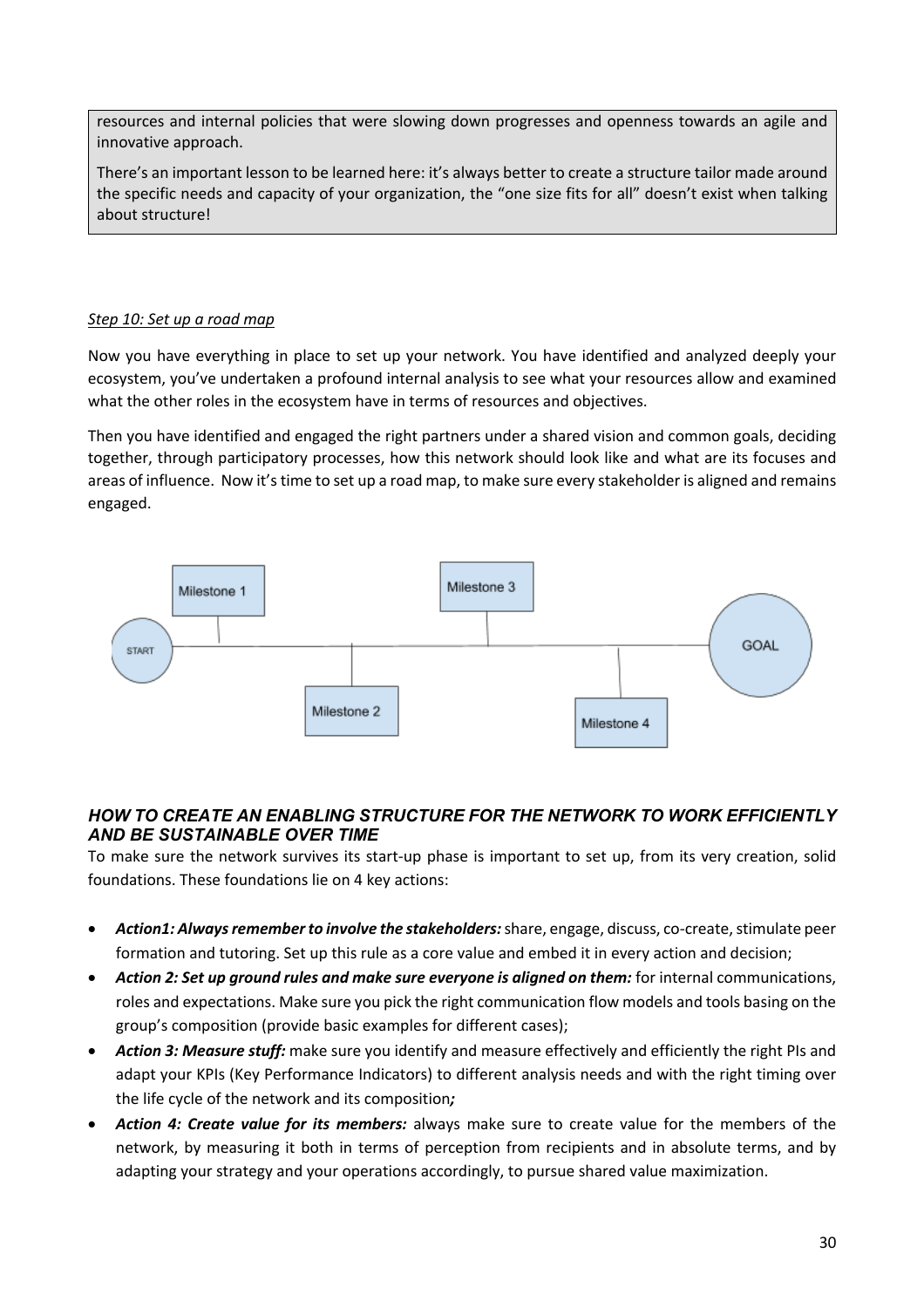#### **1. Always remember to Involve the stakeholders**

As we already know, a network is a dynamic structure composed by players and communication processes. So, it is extremely important to understand that its players are at its core. And players mean not only organizations but, more importantly, single individuals.

To keep individuals engaged, **the first step is to gather them around shared core values and goals**. To do so, it is important to define these values and to set up these goals together, make them explicit and reinforce them constantly.

**The second step is to animate the network constantly**, providing the individuals with plenty of occasions to engage in different areas of the network: formation, communication, solution and project design, peer tutoring and free discussion around core topics.

#### **Lessons from the Pilot Actions Box 6**

A positive example of this practice is the feedback received by SEs participating in SENTINEL PP1 HCSOM's pilot project carried out in Hungary.

As they reported, the most valuable activity in terms of networking and sense of community were the joint training workshops organized periodically.

These workshops proved to be the perfect means to help people from different organizations bond, share personal challenges and celebrate success, as well as learn from each other and create opportunities for cooperation.

There's an important lesson to be learned here: never underestimate the power of connecting people in the network around things they value; if you want to keep the network alive, processes, tools and frameworks are important, but never forget to listen to your community and focus on the people.

**The third step is to celebrate both successes and failures**: success must be shared with gratefulness towards each stakeholder, recognizing clearly their contribution; failure must be celebrated and shared as a lesson, to make sure no one will make the same mistakes again.

#### **2. Set up ground rules**

As we already saw in the network set up guide, it's important to clearly define roles and expectations for each member of the network, rights and responsibilities, and a well-defined communication flow, to keep everything smoother. Processes are also important: no matter if they are defined on the way, learning by doing, or they are brought in by a partner; they must be formalized, so that everyone can understand them and is aligned. Processes make sure that there's a common framework for action, with measurable outputs that can help improve efficiency and efficacy. Moreover, formalizing processes means that transferring knowledge to new members will be easier.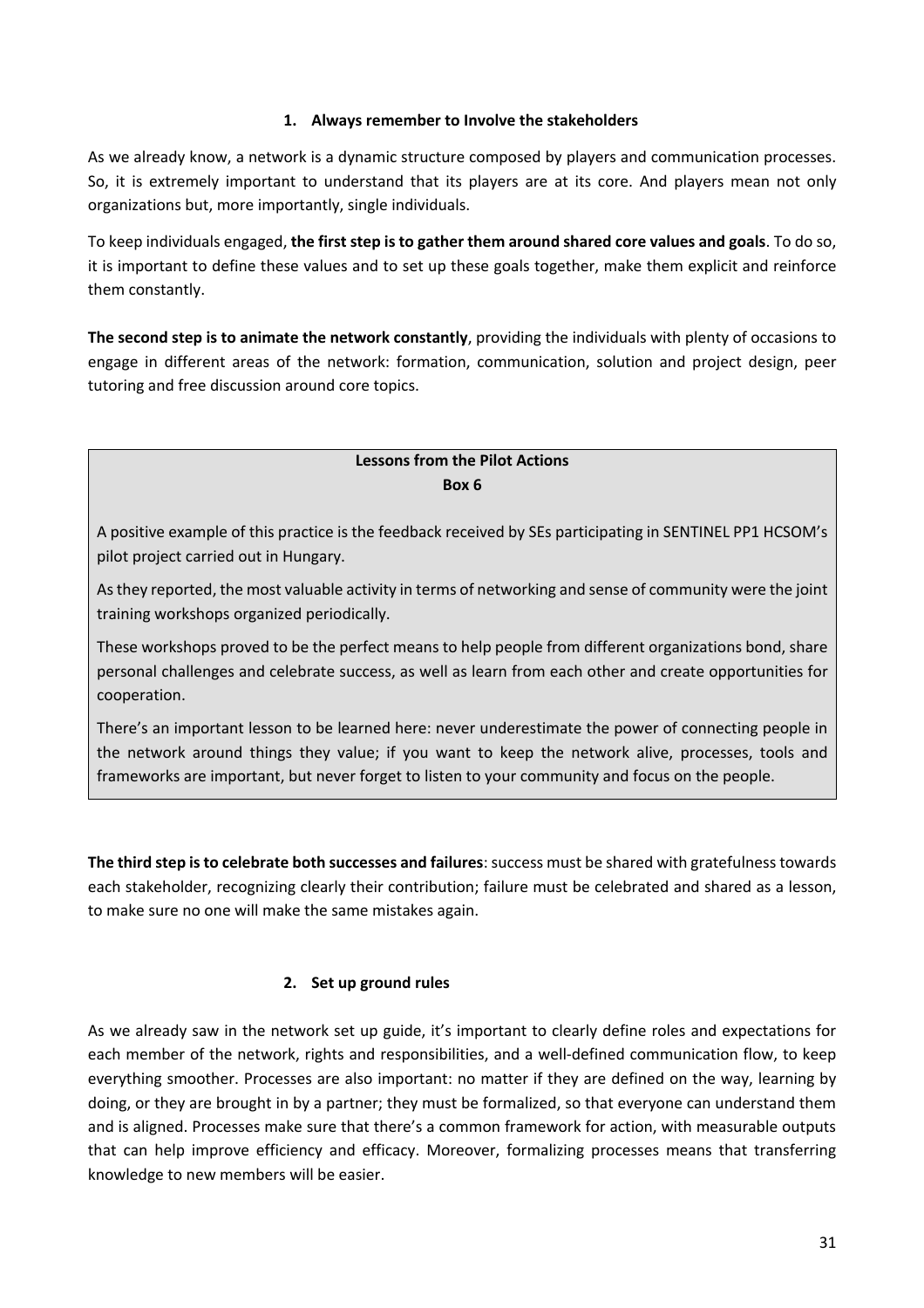Process culture must be part of the organization, as in every other business, because it can make the difference.

#### **3. Measure stuff**

Performance culture is another important building block of a successful organization; this is especially true for networks. Embedding a performance culture within a network of different stakeholders, especially in the social economy sector, where it's not always widespread, it's not an easy task.

To do that, it's important to have these pre-conditions:

- Clearly defined goals;
- A road map to reach each goal, on the short, medium and long term;
- A set of tasks with responsible functions, for every step of the road map;
- Every member of the team/network is aligned on these goals/tasks.

For every goal or task, it's possible to measure if it has been reached and also how well it has been reached, in terms of costs, time, efforts, results, etc. So, there are some values linked to each goal that can be effectively measured: it's important to make them clear to everyone, so that they can measure them or read them and make better decisions. But not every data must be measured, as measuring implies a cost. It's important to define the key indicators that can help decision makers identifying the main strengths and weaknesses of the undertaken actions and intervein, if necessary.

These important indicators are called KPIs. To embed a performance culture in your network/organization, you must:

- Identify KPIs for each goal/task;
- Make sure everyone is aligned on them;
- Make sure everyone knows how to measure them;
- Periodically check if they need to be changed;
- Periodically share the data with the team, read them and compare them to assess your overall performance.

#### **4. Create value for the members**

The most important thing, to keep members of a network engaged, is to create value for them and be sure that they perceive it, otherwise they will eventually leave the network for other opportunities.

That's when a performance culture comes in handy: when performance is measured and discussed together, member's perception of the value created is also aligned, as it's linked to real data. Otherwise, there could be a gap between value created and value perceived by the recipient.

Moreover, it's important to measure recipient's satisfaction with different tools, such a focus groups, interviews and questionnaires, to raise problems, suggestions and the most valuable network outputs perceived.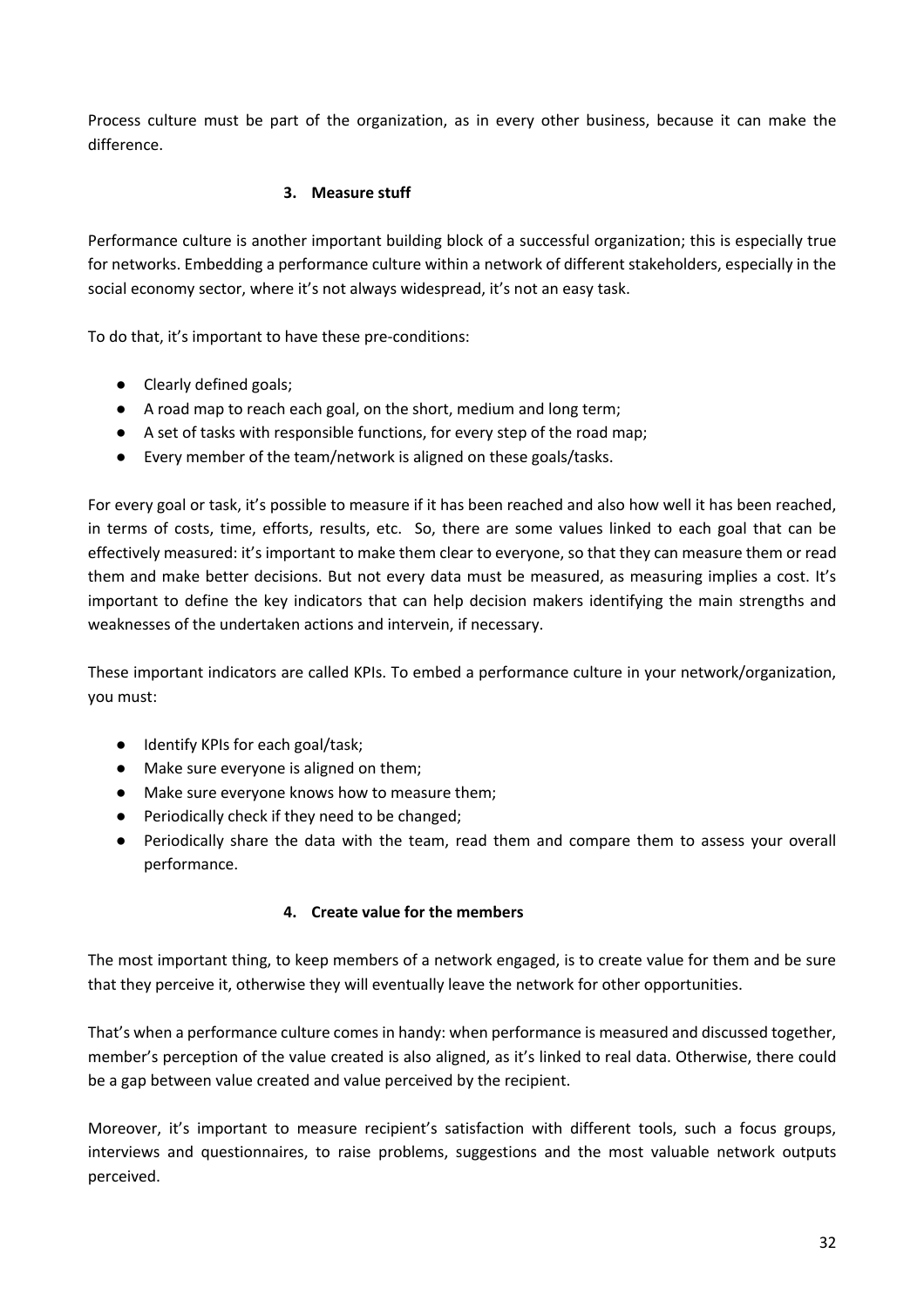If value is not created, or not enough, according to member's needs, then processes, goals and strategies must be reviewed together, to make sure:

- objectives were realistic and feasible;
- resources were adequate;
- strategies were correct and correctly executed;
- processes were effective.

#### **One final advice: focus on people**

There is no such thing as a magical receipt to make network works. It really depends on people more than on organizations, on their motivation and their ability to follow up on planning with actions. These guiding principles, should however, make the work easier for those trying to provide networking services. Always remember to build good, proficient relationships of trust and mutual respect with your stakeholders, on a personal level. Together, as a group, you are the network.

To analyze more deeply some of these principles, on next chapter concrete examples will be provided from Pilot Projects implemented by SENTINEL project's partners in their countries.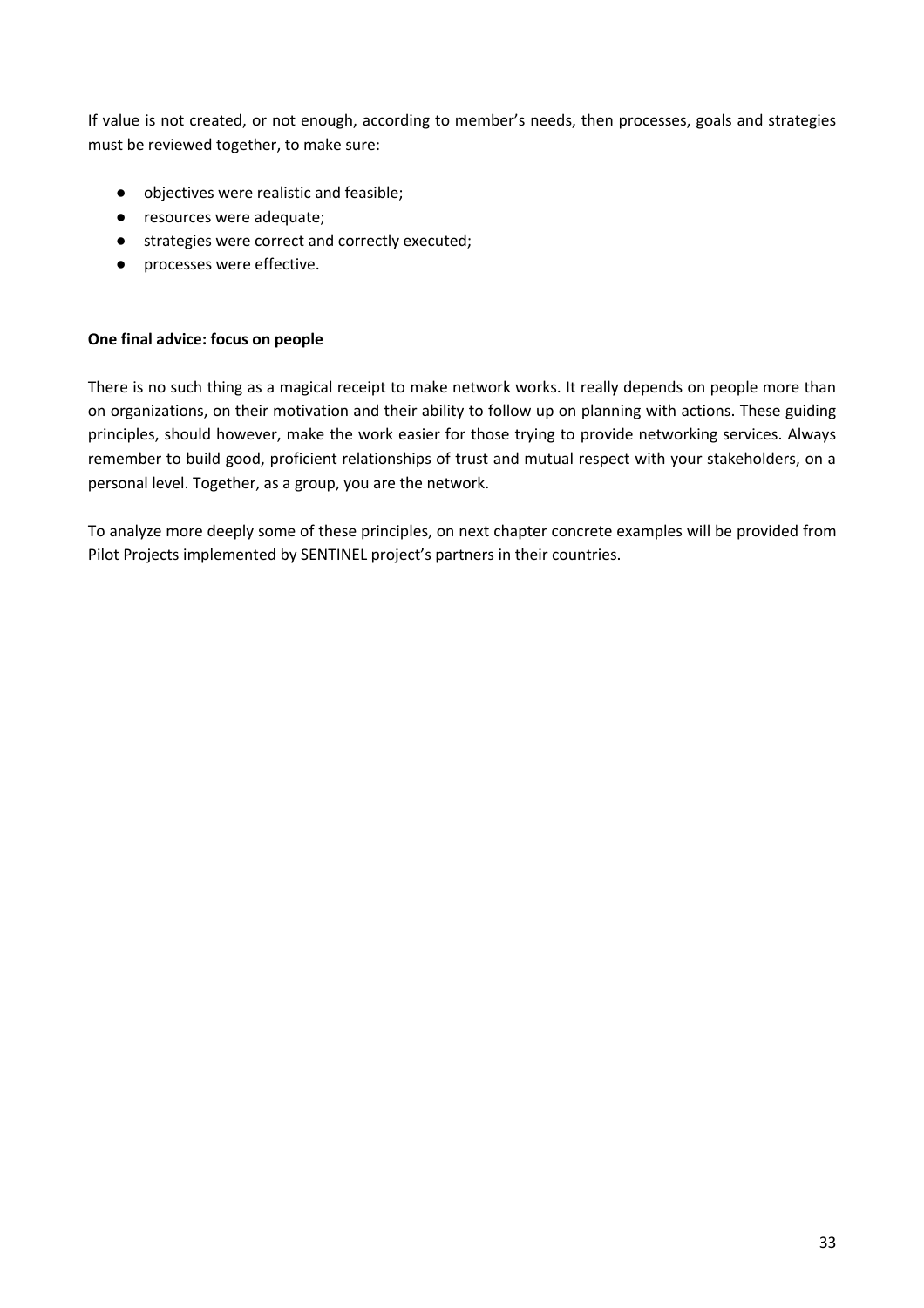#### **List of References**

Allee V., (2008) "*Value network analysis and value conversion of tangible and intangible assets*", Journal of Intellectual Capital, Vol. 9 Issue: 1, pp.5-24

Bohl O., Schaefer R. and Winand U., (2008) *Public Private Networks*, Encyclopedia of Networked and Virtual **Organizations** 

Branderburger A., Nalebuff B., (1997) *Co-opetition,* Profile Books

Christopoulos,D., Vogl,S. (2014*) "The Motivation of Social Entrepreneurs: The roles, agendas and relations of altruistic economic actors",* Online published in: The Journal of Social Entrepreneurship "*The Origins of Order: Self-Organization and Selection in Evolution*", S. Kauffman, 1993

Collins J., Porras J., (1994) *Built to Last: Successful Habits of Visionary Companies,* HarperBusiness

D'Amico R., (2006) *L'analisi della pubblica amministrazione. Teorie, concetti e metodi,* FrancoAngeli

Den Hartigh E., Tol M., Visscher W., (2006) "Delft University of Technology *The Health Measurement of a Business Ecosystem"*, Paper presented for the ECCON 2006 Annual meeting Organisations as Chaordic Panarchies 20-21 October

Ford D., Gadde L. E., Hakansson H., Snehota I., (2003) *Managing business relationships*, Wiley, John & Sons

Granados M. L., Rivera A. M., (2018) "*Assessing the value dimensions of social enterprise networks*", International Journal of Entrepreneurial Behavior & Research, Vol. 24 Issue: 3, pp.734-754

Håkansson H., Snehota I., *(1989) "No business is an island: The network concept of business strategy"*, Scandinavian Journal of Management, Volume 5, Issue: 3, Pages 187-200

Hannan M.T. and Freeman J., *(1977) "The Population Ecology of Organizations"* American Journal of Sociology Vol. 82, No. 5, pp. 929-964

*Hoang H., Antonic B., (2003) "Network based research in entrepreneurship: A critical review", Journal of Business Venturing, Volume 18, Issue: 2, Pages 165-187*

*Kauffman S. (1993) The Origins of Order: Self-Organization and Selection in Evolution, Oxford University Press*

*Lewin R., (1999) Complexity: Life at the Edge of Chaos, The University of Chicago Press*

*Moore J. F., (1993) "Predators and Prey: A New Ecology of Competition",* Harvard Business Review, May - June

Neergaard H., Shaw E., Carter S., (2005) *"The impact of gender, social capital and networks on business ownership: a research agenda*", International Journal of Entrepreneurial Behavior & Research, Vol. 11 Issue: 5, pp.338-357

Powell W., Di Maggio P., (1991) "*The New Institutionalism in Organizational Analysis*", The University of Chicago press

Power T., Jerjian G., (2001) *Ecosystem: Living the 12 principles of networked business,* Financial Times Management